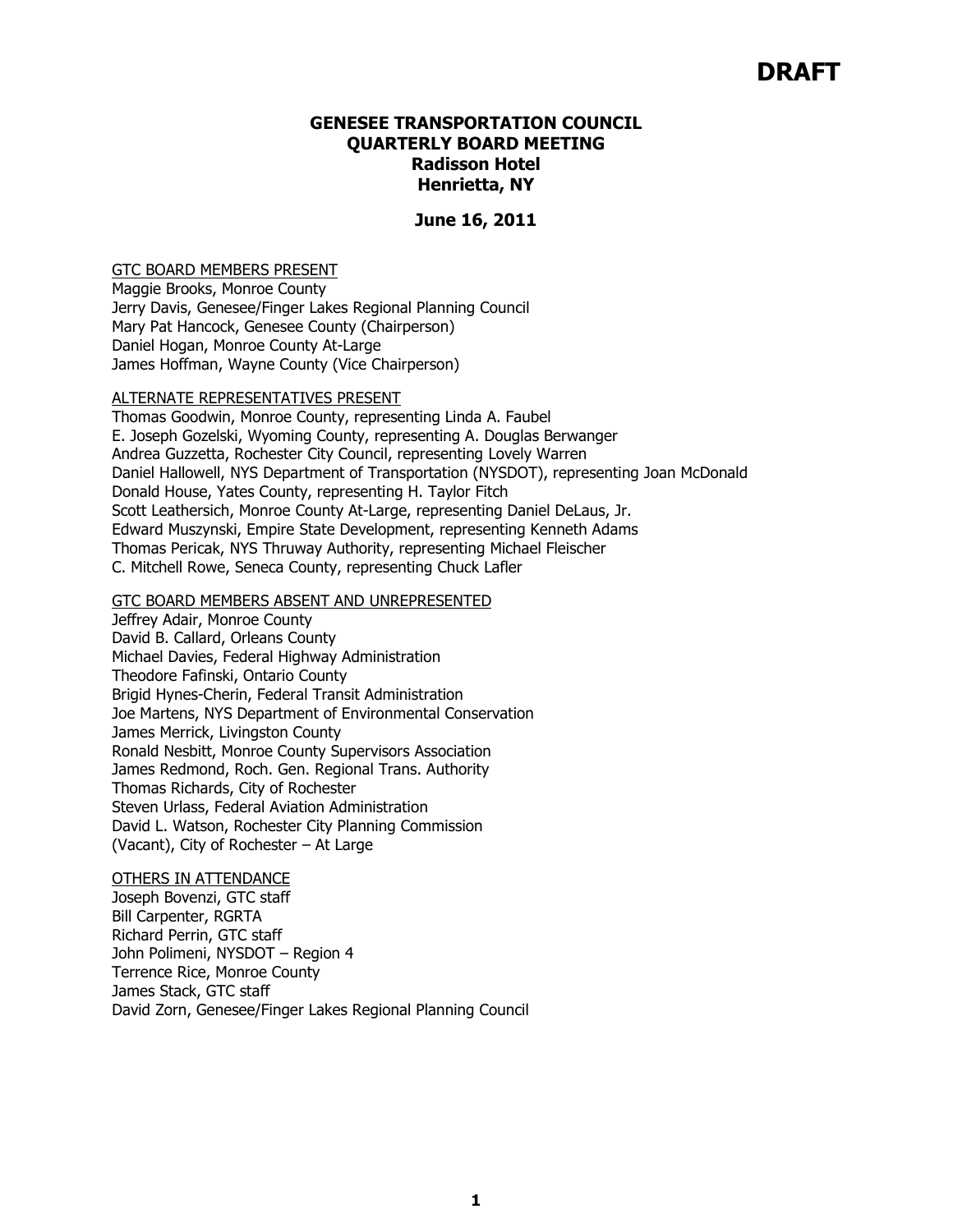# **DRAFT**

# **1. Call to Order and Roll Call**

Chairperson Hancock called the meeting to order at 8:32 a.m.

James Stack, GTC staff, called the roll; a quorum was present.

#### **2. Public Forum**

No one from the public spoke during the Public Forum.

## **3. Approval of Minutes**

Donald House, Yates County, noted that there was an error in the minutes from the March 10, 2011 Quarterly Meeting in that he was listed as absent. GTC staff reviewed the attendance sheet of the March meeting and checked with other members. It was confirmed that Mr. House was not in attendance.

**Daniel Hogan moved for approval of the minutes from the March 10, 2011 Quarterly Meeting; Edward Muszynski seconded the motion. The minutes were approved as corrected.** 

#### **4. Communications and Announcements**

Richard Perrin noted the following GTC Board designation:

• By his election as Mayor of Rochester, Thomas Richards is now a GTC Board member.

## **5. Reports and Action on Old Business**

a. Planning Committee Report – Scott Leathersich, Vice Chairperson

Scott Leathersich provided the following report:

The Planning Committee met April 14 and May 12 and recommends that the GTC Board:

- Adopt the Long Range Transportation Plan for the Genesee-Finger Lakes Region 2035;
- Adopt the Transportation Conformity Statement for the Long Range Transportation Plan for the Genesee-Finger Lakes Region 2035 and the 2011- 2014 Transportation Improvement Program;
- Amend the FY 2011-2012 UPWP to reflect the contribution of actual FY 2010-2011 rollover amounts;
- Accept the submissions of reports and a database as evidence of completion of six Unified Planning Work Program tasks; and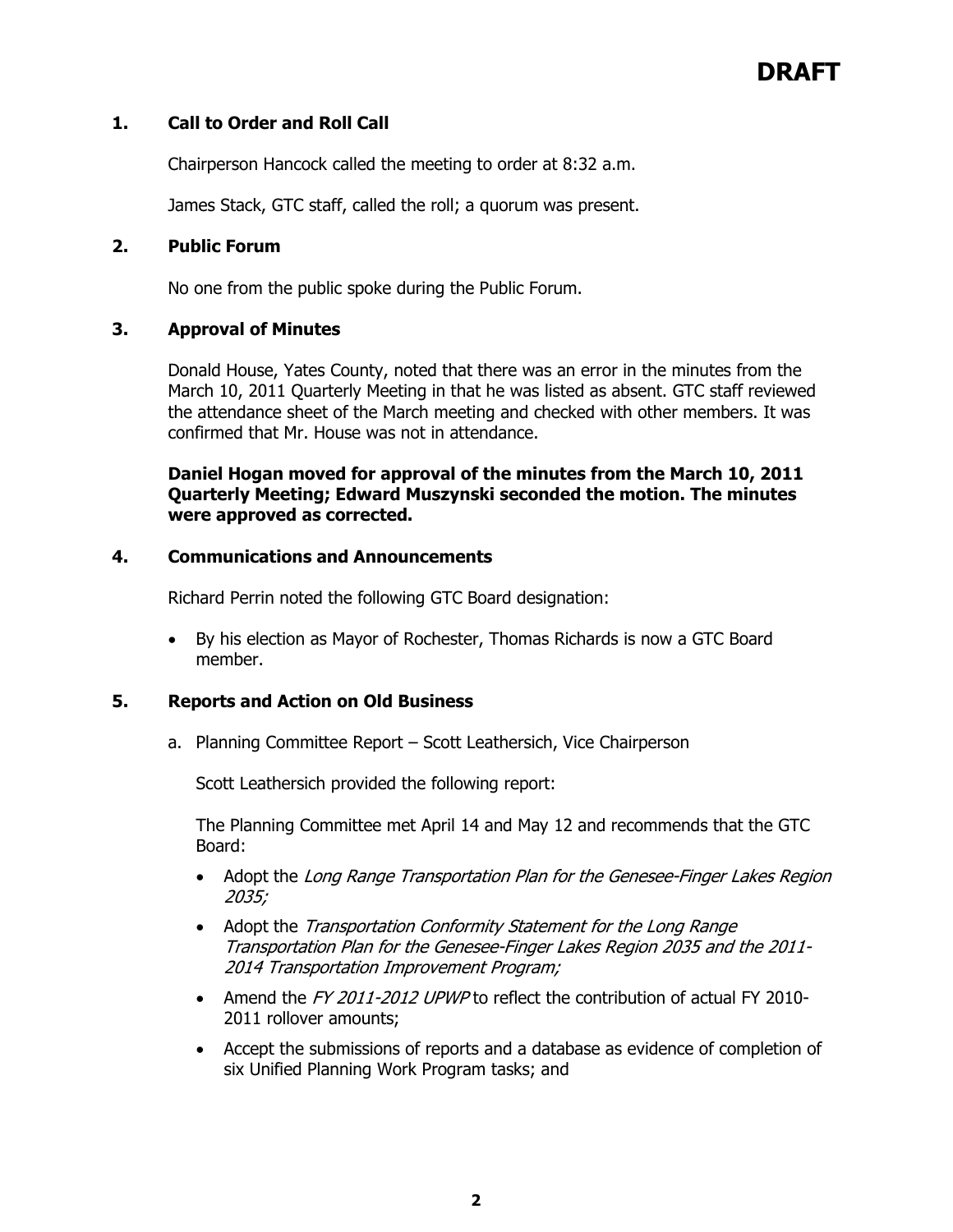• Adopt 32 amendments to the 2011-2014 Transportation Improvement Program as requested by Monroe County, the New York State Department of Transportation, and the Rochester Genesee Regional Transportation Authority.

Additionally, the Planning Committee took the following actions:

- Classified new Unified Planning Work Program tasks in accordance with the GTC Public Participation Plan;
- Approved the Draft Transportation Conformity Statement for the Long Range Transportation Plan for the Genesee-Finger Lakes Region 2035 and 2011-2014 Transportation Improvement Program for 30-Day public review;
- Approved Scopes of Work for five Unified Planning Work Program tasks; and
- Approved two administrative modifications to the 2011-2014 Transportation Improvement Program as requested by Monroe County and the Village of Fairport.
- b. GTC Staff Report Richard Perrin, Executive Director

Richard Perrin provided the following report:

Since the March 10 meeting, a great deal of staff effort has been applied to the action items that the Board will consider today; notably, the Long Range Transportation for the Genesee-Finger Lakes Region 2035 and the associated conformity statement.

Included in the meeting package is an Annual Report for fiscal year (FY) 2010-2011. The intent of this report is to provide Board Members, Alternates, and others with a concise overview of what was accomplished in 2010 and what lies ahead in 2011 for the organization.

There are three major regional planning initiatives that GTC is advancing at this time:

- 1. As part of the Regional Freight Plan, a profile of the regional economy and associated freight flows now and in 2035 has been developed. Based on this inventory of existing and projected conditions, a strengths, weaknesses, opportunities, and threats (or SWOT) analysis is being conducted to assess current and future needs. Once the needs assessment is finalized, projects and strategies will be developed and evaluated later in the summer for review and consideration in the fall.
- 2. The Coordinated Public Transit-Human Services Transportation Plan that is being developed will update the current one, which was adopted by the Board in December 2007. The development of this plan includes significant outreach to stakeholders, including conducting focus groups in every county in the region and holding three workshops earlier in June. Recommendations to improve the delivery and cost-effectiveness of transportation services for seniors, persons with disabilities, and low-income job seekers have been developed and are being reviewed.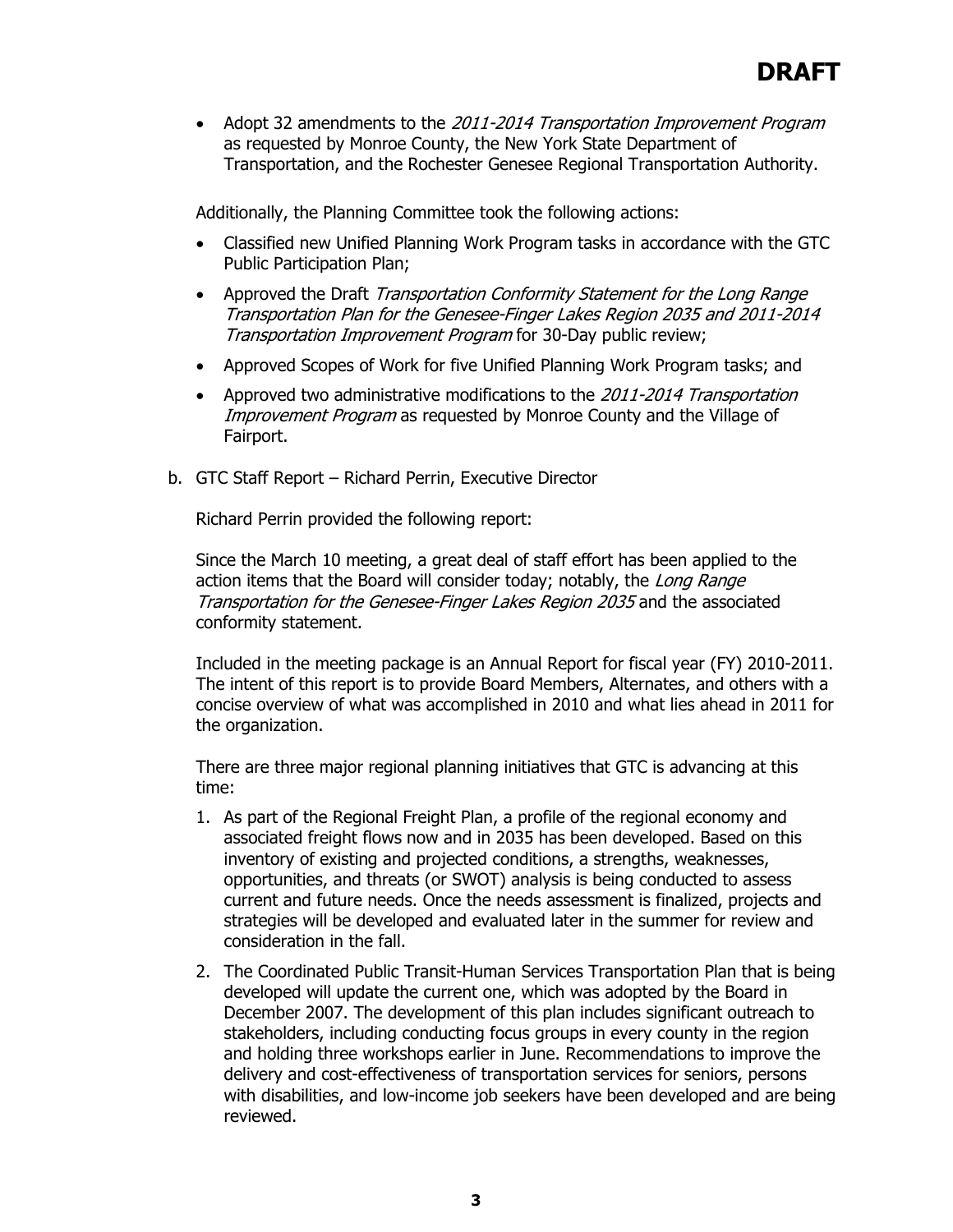3. The Commuter Choice Program is developing a one-stop shop for people who want to know what travel options are available to them other than the singleoccupancy vehicle. The program website will provide individuals with the optimal public transportation route, potential carpool matches, and directions for traveling by bicycle that incorporate multi-use trails and those roads rated the best for cycling by the Rochester Bicycling Club.

Staff will begin working with the TIP Development Committee and NYSDOT-Main Office on the update to the Transportation Improvement Program (TIP). The current TIP covers Federal Fiscal Years (FFYs) 2011 through 2014. It is anticipated that the next TIP will be provided for the Board's consideration in June 2012 and cover FFYs 2013 through 2016. Allocations of available funds are expected to be provided from NYSDOT-Main Office to its 11 regions in early-July 2011. NYSDOT-Main Office has informed the regions and the Metropolitan Planning Organizations (MPOs) that the allocations of federal funds for FFYs 2013 and 2014 will be reduced from the amounts programmed in current TIPs. The allocations for these years that were used to develop the current TIP assumed the passage of the next surface transportation authorization legislation with a corresponding increase consistent with past reauthorizations. Assuming that NYSDOT-Main Office provides allocations to MPOs this summer, GTC anticipates issuing the advance notice of the call for projects in early-August and the call for projects in early-September with proposals due in mid-October.

NYSDOT is also working with GTC on soliciting projects to be funded through the Transportation Enhancement Program. An announcement of funding availability may come as early as this month with proposals due in mid-September. We have not yet received an estimate of the allocation for our region but, typically, demand significantly exceeds available funds.

James Hoffman asked if the Regional Freight Plan committee has a chairperson. Richard Perrin replied that it does not because it is a technical committee.

- c. Old Business
	- 1. Federal Transportation Funding Update

Richard Perrin noted that he would discuss this topic as part of the presentation for Item 7.a on the agenda.

# **6. Action Items**

a. Adopting the Long Range Transportation Plan for the Genesee-Finger Lakes Region 2035 / Proposed Resolution 11-51.

Richard Perrin delivered a presentation on the Long Range Transportation Plan for the Genesee-Finger Lakes Region 2035 (LRTP 2035). He noted that this Plan is one of GTC's three required products and that complete copies of the draft version were provided to all Board members in their meeting packages. The LRTP 2035 provides guidance for the ongoing development of an integrated multi-modal transportation system for the Genesee-Finger Lakes Region over the next nearly 25 years. The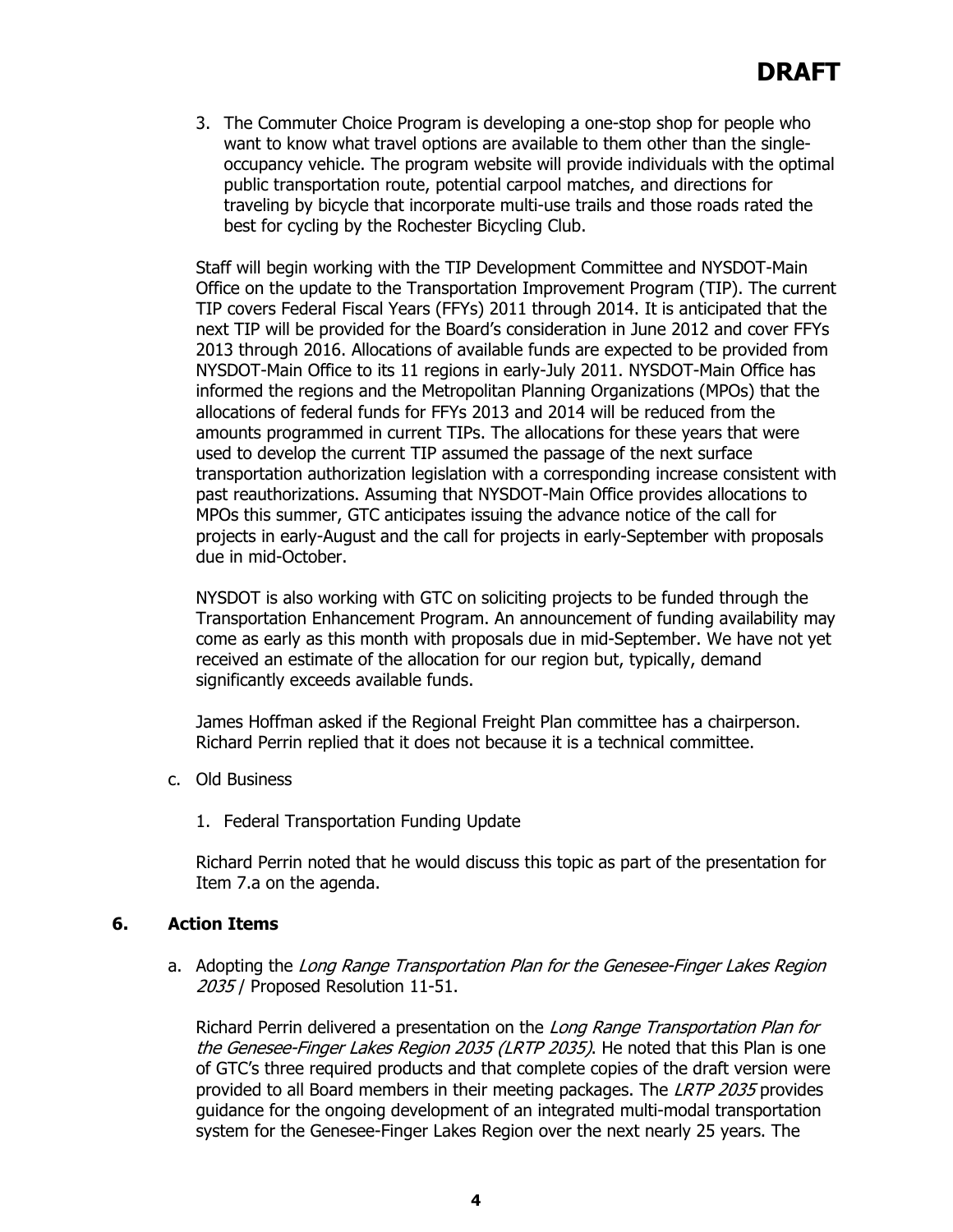# **DRAFT**

LRTP 2035 is fiscally constrained, which means that it only includes recommendations that can be accomplished based on realistic funding levels. It was prepared with input gathered at eight public meetings and received via e-mail, regular mail, and facsimile.

Richard explained that the LRTP 2035 is organized around four quiding principles: Plan for People, Place Matters, Maximize Existing Assets, and Accept Uncertainty. The LRTP 2035 identifies emerging opportunities and issues related to the regional transportation system, including the impacts of the growing number of seniors in the region, strengthening the food system by linking production with consumption, the role of transportation in public health, the region's role in the Toronto-Buffalo-Rochester Mega-Region, the impacts of climate change, and uncertainly over future energy sources. Based on the guiding principles and emerging opportunities and issues, the transportation needs of the region have been identified and compared to the capabilities of the transportation system today.

The LRTP 2035 includes recommendations to bridge the gap between future needs through 2035 and the current capabilities of the system, subject to reasonably expected revenues. The recommendations are organized into three main categories. Preservation and Maintenance recommendations consider ways to maximize the use of the region's existing transportation infrastructure. Management and Operations recommendations suggest ways to improve transportation system operations through increased inter-agency coordination and ITS deployment. Expansion recommendations include increasing multi-modal and public transportation options. The LRTP 2035 recommends that 85 percent of revenues for federal-aid-eligible projects and programs available to the region be invested in system preservation and maintenance.

Richard discussed the associated transportation conformity statement to ensure that the *LRTP 2035* meets Clean Air Act requirements, noting the significant reductions in emissions of precursors to ground-level ozone that will be realized over the period covered by the LRTP 2035.

Tom Pericak asked if the percentage of funding the LRTP 2035 recommends dedicating to the maintenance of the existing transportation system is the same as the current percentage. Richard replied that the amount is actually slightly higher in recognition that the infrastructure will continue to age and require additional resources for its preservation.

Richard Perrin stated that proposed Resolution 11-51 was reviewed and recommended for GTC Board approval by the Planning Committee at its May 12, 2011 meeting.

#### **Maggie Brooks moved to approve Resolution 11-51; E. Joseph Gozelski seconded the motion. The motion passed unopposed.**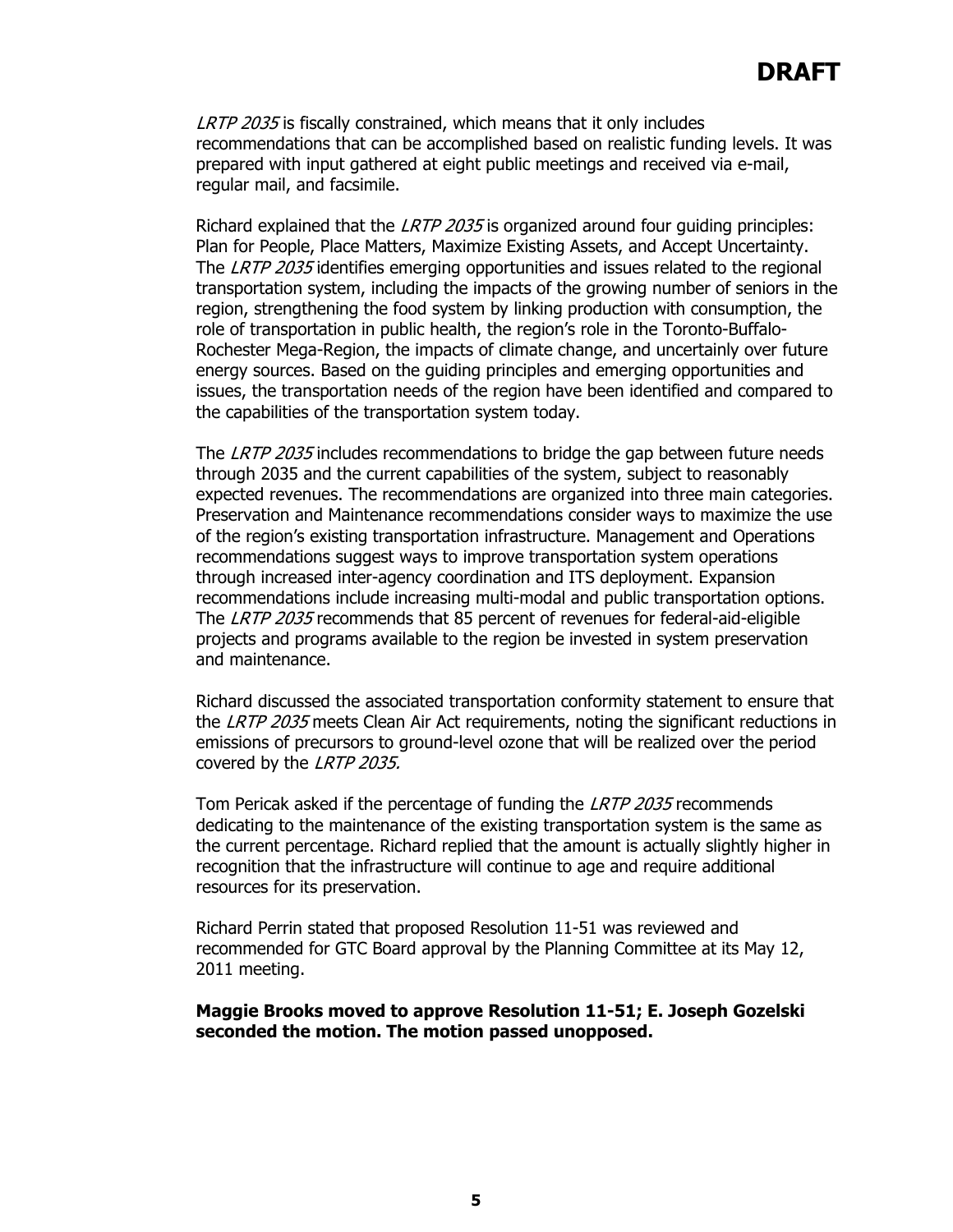b. Adopting the Transportation Conformity Statement for the Long Range Transportation Plan for the Genesee-Finger Lakes Region 2035 and the 2011-2014 Transportation Improvement Program / Proposed Resolution 11-52.

Chairperson Hancock asked the Board if there were questions or comments on this item based on Richard's discussion of it in the LRTP 2035 presentation. There were none.

Richard Perrin stated that proposed Resolution 11-52 was reviewed and recommended for GTC Board approval by the Planning Committee at its May 12, 2011 meeting.

#### **Edward Muszynski moved to approve Resolution 11-52; Daniel Hogan seconded the motion. The motion passed unopposed.**

c. Amending the FY 2011-2012 Unified Planning Work Program (FY 2011-2012 UPWP) to reflect the contribution of actual FY 2010-2011 rollover amounts / Proposed Resolution 11-88.

Richard Perrin stated that the FY 2011-2012 UPWP was adopted by the GTC Board at its March 10 meeting. It included rollover amounts for existing projects based on expenditures through the third quarter of Fiscal Year (FY) 2010-2011, which is the quarter ending December 31, 2010. The actual rollover amounts as of March 31, 2011 (the end of the fiscal year) are determined by GTC staff in mid- to late-April via year-end invoicing from vendors and fourth quarter reports from agencies using FHWA and FTA Metropolitan Planning funds. Accordingly, it is necessary to reconcile the third quarter expenditures with the expenditures through the end of the fiscal year in the UPWP.

Richard Perrin stated that proposed Resolution 11-88 was reviewed and recommended for GTC Board approval by the Planning Committee at its May 12, 2011 meeting.

#### **Jerry Davis moved to approve Resolution 11-88; Daniel Hallowell seconded the motion. The motion passed unopposed.**

d. Accepting the submission of reports and a database as evidence of completion of various UPWP Tasks.

 Chairperson Hancock suggested that proposed Resolutions 11-48 through 11-50 and 11-53 through 11-55 be considered as a single action; no Member or Alternate objected.

(1) Accepting the report, Intelligent Transportation Systems (ITS) Strategic Plan for Greater Rochester, as evidence of completion of UPWP Task 5601 / Proposed Resolution 11-48.

Richard Perrin stated that GTC staff has completed UPWP Task 5601, Intelligent Transportation Systems Strategic Plan Update, for the purpose of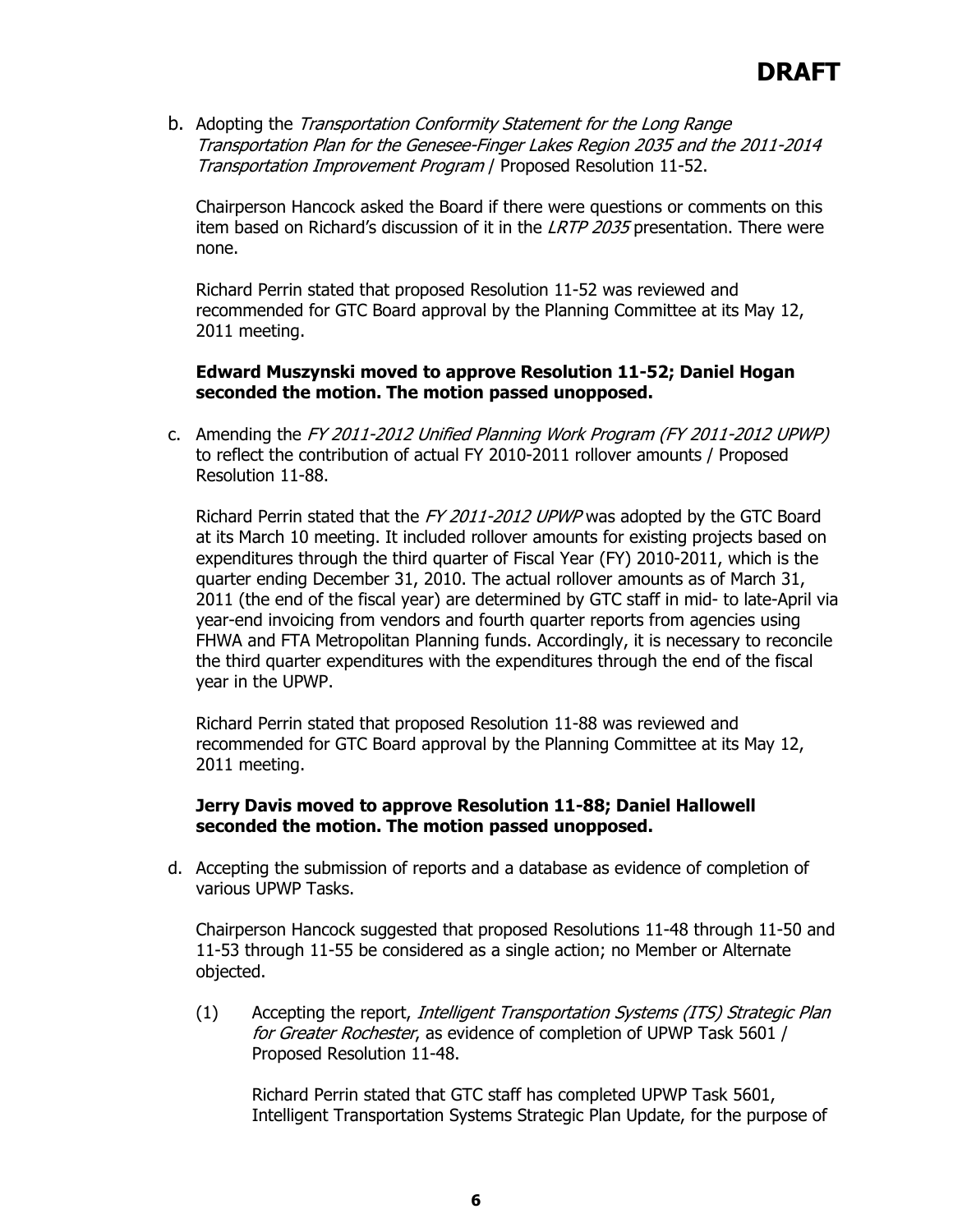updating the 1996 Rochester Area Advanced Transportation Management System (ATMS) IMAGE Plan and the associated Regional ITS Architecture. This was done in order to determine where technology that enable transportation agencies to better manage and operate the system can best be deployed and to prioritize the implementation of this instrumentation.

(2) Accepting the report, *Wayne County No Passing Zone Study*, as evidence of completion of UPWP Task 6224 / Proposed Resolution 11-49.

Richard Perrin stated that Wayne County has completed UPWP Task 6224, Wayne County Safe Passing Zone Survey, for the purpose of determining the proper locations where safe passing is permitted on county roads in Wayne County. The last survey was conducted nearly 35 years ago. This up-to-date survey will be used by the Wayne County Highway Department in the restriping of roadways to allow for passing zones where it is safe to do so and to remove current passing zones where changes in traffic patterns no longer allow for safe passing.

(3) Accepting the report, Travel Time Data Collection Program: Principal Arterials - Phase 2, as evidence of completion of a component of UPWP Task 7121 / Proposed Resolution 11-50

Richard Perrin stated that GTC staff has completed the most recent component of UPWP Task 7121, Travel Time Data Collection Program, for the purpose of collecting Global Positioning System (GPS)-based travel time data on Principal Arterials in the Rochester Transportation Management Area (TMA) in support of the GTC Congestion Management Process and other transportation planning activities. The overall levels of delay on Principal Arterials in the Rochester TMA decreased since 2007-2008 and this can be attributed to a number of factors. GTC staff is reviewing the methodology to determine if there is a more cost-effective methodology for collecting the data in the future.

(4) Accepting the updated Transportation Improvement Program database as evidence of completion of UPWP Task 1200 / Proposed Resolution 11-53

Richard Perrin stated that GTC staff has completed UPWP Task 1200, Supplemental Professional Services – Database Programming, for the purpose of integrating data sets developed by GTC staff and creating an associated software application to improve the efficiency, effectiveness, and overall utilization of Transportation Improvement Program information. This application will enable the region to have better information to analyze with respect to project costs and schedules that will lead to better analysis of project status to improve on-time delivery within budgets.

(5) Accepting the report, Audible/Tactile Pedestrian Signal Device Study, as evidence of completion of UPWP Task 5530 / Proposed Resolution 11-54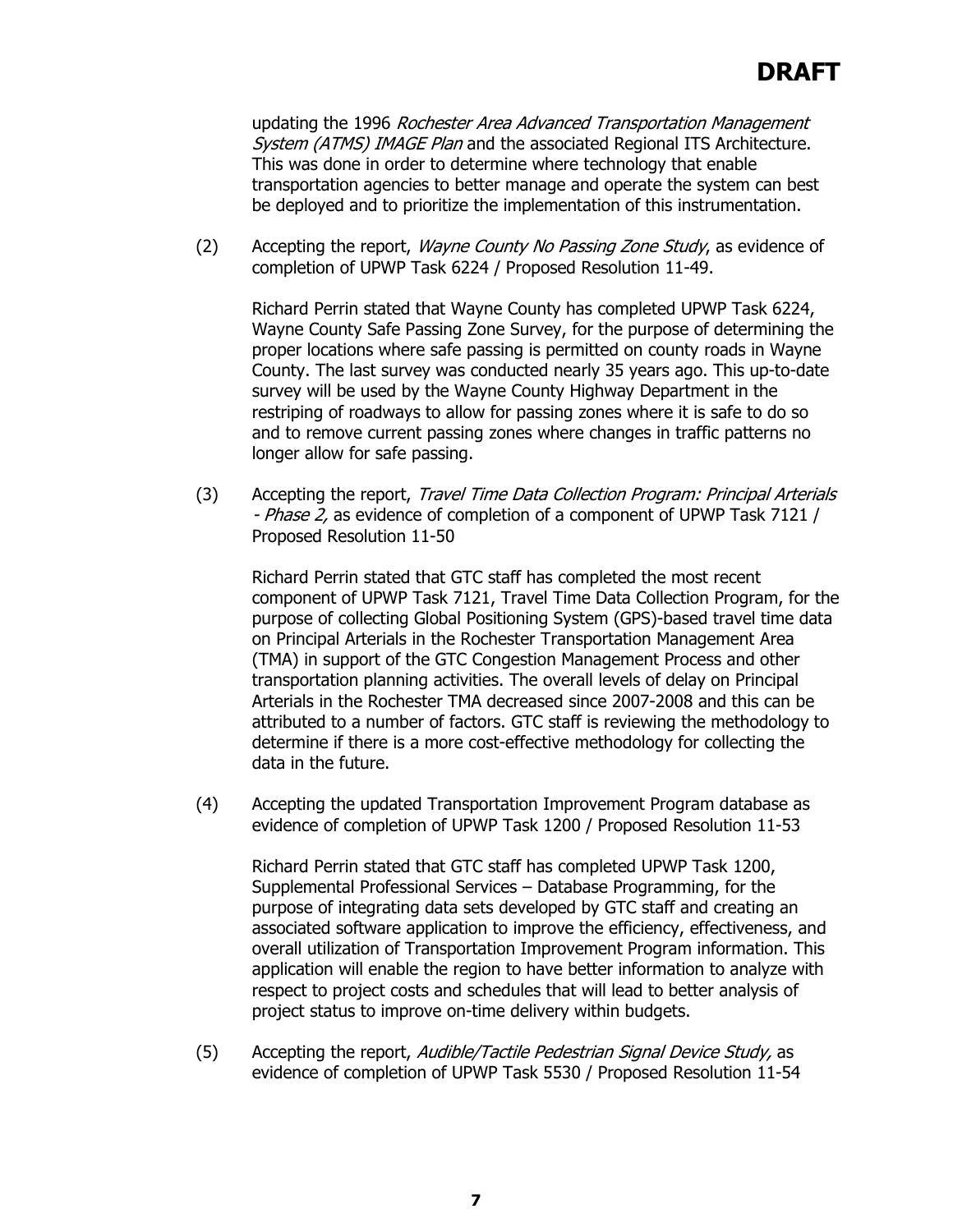Richard Perrin stated that Monroe County has completed UPWP Task 5530, Monroe County Audible/Tactile Pedestrian Signal Device Study, for the purpose of evaluating the need for audible and tactile pedestrian traffic signal devices in Monroe County that provide guidance and assistance for the physically challenged and improve pedestrian safety and accessibility. This study includes a prioritization of intersections that are difficult for persons with disabilities to cross and updates the Monroe County Department of Transportation guidelines for identifying the locations to add these devices.

(6) Accepting the report, *Rochester Center City Circulator Study*, as evidence of completion of UPWP Task 6352 / Proposed Resolution 11-55

Richard Perrin stated that the City of Rochester has completed UPWP Task 6352, Center City Circulator Study, for the purpose of determining the elasticity of parking demand in Downtown Rochester through a professionally-administered Center City Workforce Transportation Survey and conducting a feasibility study for the establishment of a Center City Circulator transit service for daily commuters, tourists, and visitors. The study included the development of potential circulator service models for Downtown Rochester and the selection of two of these models for further consideration via more detailed study as well as an inventory of strategies that can be advanced to address localized parking issues in Downtown Rochester.

Richard Perrin stated that proposed Resolutions 11-48 through 11-50 were reviewed and recommended for GTC Board approval by the Planning Committee at its April 14, 2011 meeting. Proposed Resolutions 11-53 through 11-55 were reviewed and recommended for GTC Board approval by the Planning Committee at its May 12, 2011 meeting.

# **Terrence Rice moved to approve Resolutions 11-48 to 11-55; Thomas Pericak seconded the motion. The motion passed unopposed.**

e. Adopting amendments to the 2011-2014 Transportation Improvement Program (TIP).

Richard Perrin stated that the proposed amendments to the TIP were reviewed and recommended for GTC Board approval by the Planning Committee at its May 12, 2011 meeting.

Chairperson Hancock suggested that proposed Resolutions 11-56 through 11-58 be considered as a single action; no Member or Alternate objected.

- (1) Amending the 2011-2014 TIP by adding a phase to and decreasing the cost of the Jefferson Avenue, Ayrault Road to Route 31F project / Proposed Resolution 11-56.
- (2) Amending the  $2011$ - $2014$  TIP by increasing the cost and modifying the schedule of the John Street Extension, Bailey Road to Lehigh Station Road project / Proposed Resolution 11-57.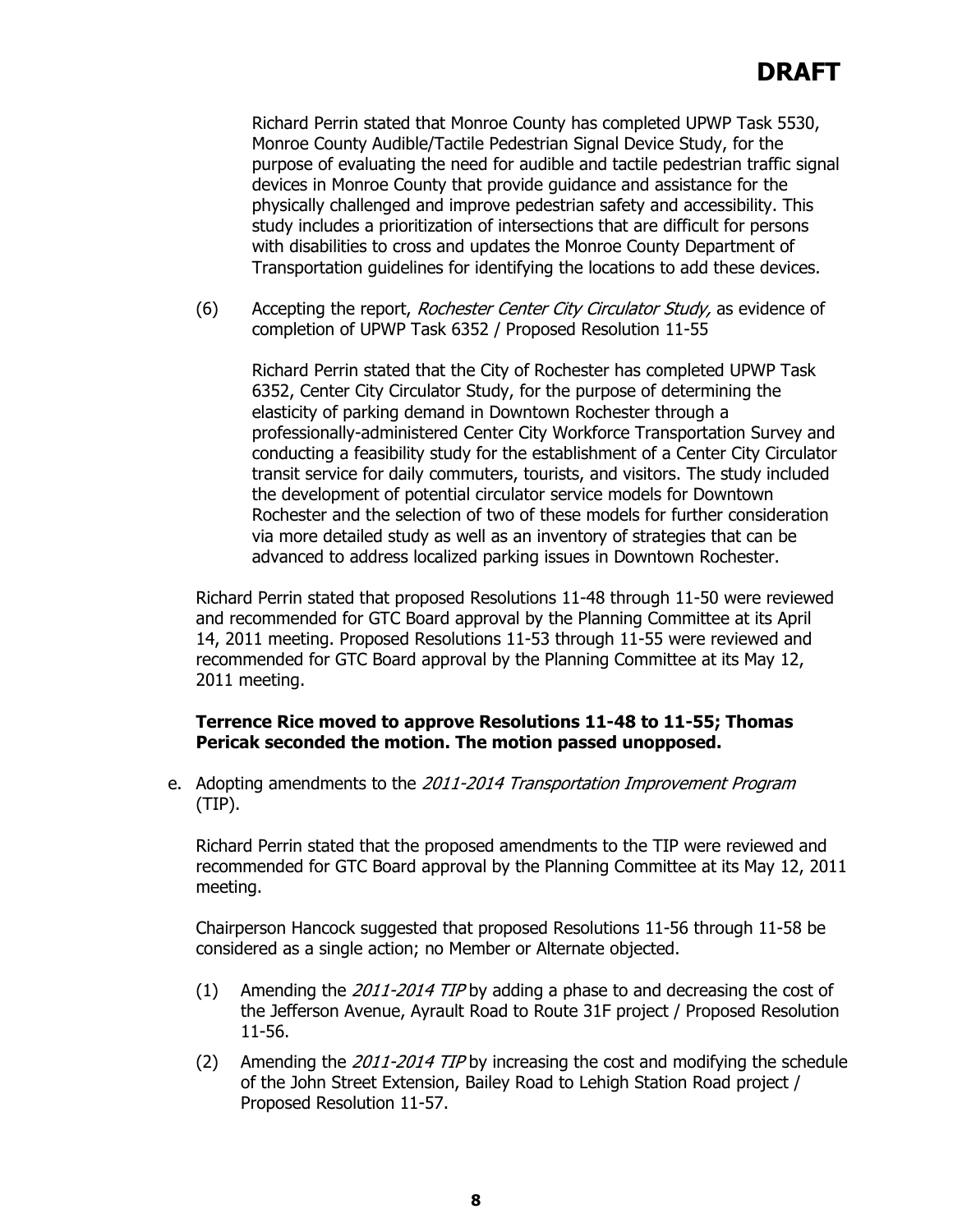(3) Amending the 2011-2014 TIP by increasing the cost of the Kirk Road Bridge over Round Pond Creek project / Proposed Resolution 11-58.

Richard Perrin discussed the proposed TIP amendments.

# **Scott Leathersich moved to approve Resolutions 11-56 to 11-58; Edward Muszynski seconded the motion. The motion passed unopposed.**

Chairperson Hancock suggested that proposed Resolutions 11-59 and 11-60 be considered as a single action; no Member or Alternate objected.

- (4) Amending the 2011-2014 TIP by deferring a portion of a phase of the Inner Loop East project / Proposed Resolution 11-59.
- (5) Amending the 2011-2014 TIP by combining five City of Rochester highway preventive maintenance projects / Proposed Resolution 11-60.

Richard Perrin discussed the proposed TIP amendments.

# **Andrea Guzzetta moved to approve Resolutions 11-59 and 11-60; Daniel Hallowell seconded the motion. The motion passed unopposed.**

(6) Amending the 2011-2014 TIP by deleting phases from the CR 26 (Bullis Road) Bridge over Cayuga Creek Preventive Maintenance project and adding the same phases to the Wyoming County Bridge Preventive Maintenance project / Proposed Resolution 11-61.

Richard Perrin discussed the proposed TIP amendment.

# **E. Joseph Gozelski moved to approve Resolution 11-61; Jerry Davis seconded the motion. The motion passed unopposed.**

Chairperson Hancock suggested that proposed Resolutions 11-62 and 11-63 be considered as a single action; no Member or Alternate objected.

- (7) Amending the 2011-2014 TIP by modifying the scope and increasing the cost of the Alderman Road Bridge project / Proposed Resolution 11-62.
- (8) Amending the 2011-2014 TIP by advancing phases of the Yellow Mills Road Bridge over Ganargua Creek project / Proposed Resolution 11-63.

Richard Perrin discussed the proposed TIP amendments.

# **James Hoffman moved to approve Resolutions 11-62 and 11-63; Terrence Rice seconded the motion. The motion passed unopposed.**

(9) Amending the 2011-2014 TIP by deferring phases of the Black Street over Mud Creek project / Proposed Resolution 11-64.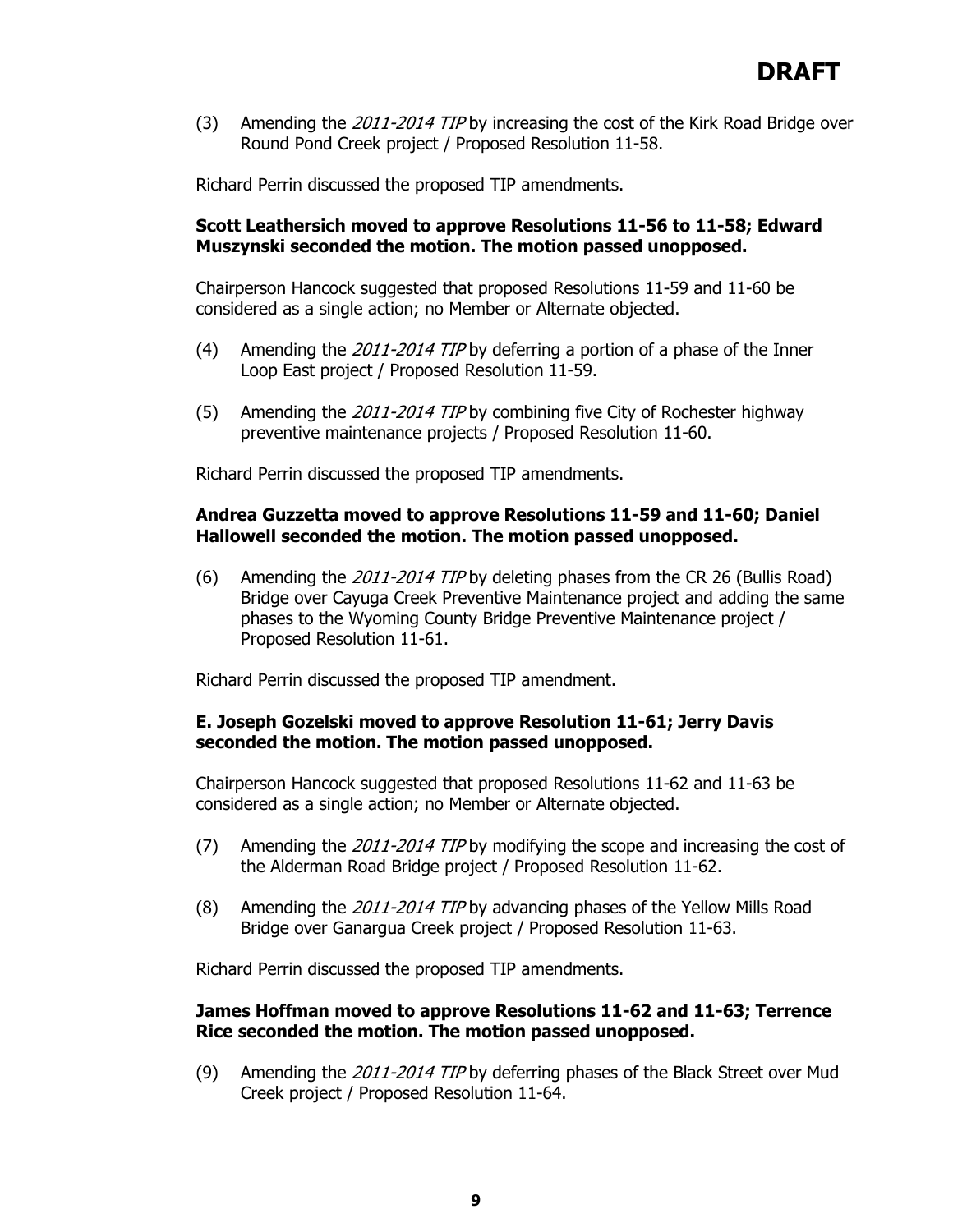Richard Perrin discussed the proposed TIP amendment.

## **Andrea Guzzetta moved to approve Resolution 11-64; Jerry Davis seconded the motion. The motion passed unopposed.**

Chairperson Hancock suggested that proposed Resolutions 11-65 to 11-68 be considered as a single action; no Member or Alternate objected.

- (10) Amending the  $2011-2014$  TIP by modifying the scope and increasing the cost of the Maple Beach Hill Road project / Proposed Resolution 11-65.
- (11) Amending the 2011-2014 TIP by combining four Livingston County bridge preventive maintenance projects / Proposed Resolution 11-66.
- (12) Amending the 2011-2014 TIP by increasing the cost of the Wildcat Road Bridge over Wildcat Gully project / Proposed Resolution 11-67.
- (13) Amending the 2011-2014 TIP by increasing the cost of the Swanson Road Bridge over Buck Run Creek project / Proposed Resolution 11-68.

Richard Perrin discussed the proposed TIP amendments.

#### **Donald House moved to approve Resolutions 11-65 to 11-68; Terrence Rice seconded the motion. The motion passed unopposed.**

(14) Amending the 2011-2014 TIP by deferring a portion of phases of the Highland Park / Canalway Connector Trail project / Proposed Resolution 11-69.

Richard Perrin discussed the proposed TIP amendment.

## **Terrence Rice moved to approve Resolution 11-69; James Hoffman seconded the motion. The motion passed unopposed.**

(15) Amending the 2011-2014 TIP by deleting the Oak Orchard Road Bridge over Manning Muckland Creek project / Proposed Resolution 11-70.

Richard Perrin discussed the proposed TIP amendment.

## **James Hoffman moved to approve Resolution 11-70; Daniel Hallowell seconded the motion. The motion passed unopposed.**

Chairperson Hancock suggested that proposed Resolutions 11-71 to 11-76 be considered as a single action; no Member or Alternate objected.

(16) Amending the 2011-2014 TIP by increasing the cost of the I-390 Interchange Improvements @ Rt. 15A (Exit 16 Part 1) project / Proposed Resolution 11-71.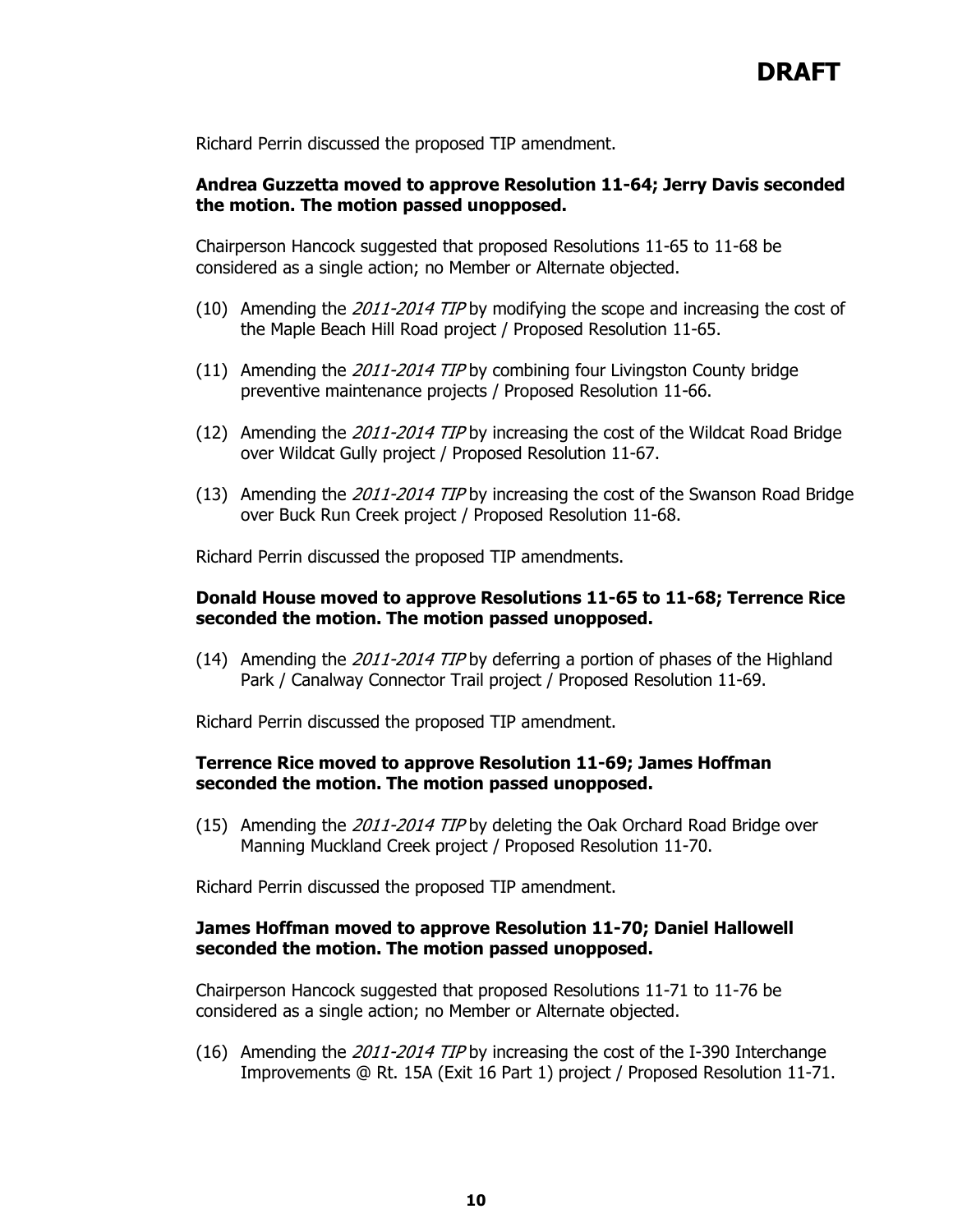- (17) Amending the 2011-2014 TIP by increasing the cost of the I-390 Interchange Improvements @ Rt. 15 (Exit 16 Part 2) project / Proposed Resolution 11-72.
- (18) Amending the 2011-2014 TIP by adding the Interstate Overhead Sign Structure Improvement (2012) project / Proposed Resolution 11-73.
- (19) Amending the 2011-2014 TIP by adding the I-390 Culvert Lining/Repairs project / Proposed Resolution 11-74.
- (20) Amending the 2011-2014 TIP by adding the Portageville Bridge project / Proposed Resolution 11-75.
- (21) Amending the 2011-2014 TIP by modifying the source of a portion of the funding for the I-590 Interchange at Winton Road project / Proposed Resolution 11-76.

Richard Perrin discussed the proposed TIP amendments.

## **Daniel Hallowell moved to approve Resolutions 11-71 to 11-76; Edward Muszynski seconded the motion. The motion passed unopposed.**

Chairperson Hancock suggested that proposed Resolutions 11-77 through 11-78 be considered as a single action; no Member or Alternate objected.

- (22) Amending the 2011-2014 TIP by renaming and increasing the cost of the Replace 4 RTS Transit Buses (FFY 2010) project / Proposed Resolution 11-77.
- (23) Amending the 2011-2014 TIP by renaming and increasing the cost of the Replace 33 Transit Buses (FFY 2012) project / Proposed Resolution 11-78.

Richard Perrin discussed the proposed TIP amendments, noting that these amendments will align the TIP to allow the purchase of an additional bus.

## **E. Joseph Gozelski moved to approve Resolutions 11-77 and 11-78; Scott Leathersich seconded the motion. The motion passed unopposed.**

(24) Amending the 2011-2014 TIP by adding four Recreational Trails Program projects / Proposed Resolution 11-79.

Richard Perrin discussed the proposed TIP amendment.

## **James Hoffman moved to approve Resolution 11-79; Daniel Hallowell seconded the motion. The motion passed unopposed.**

(25) Amending the 2011-2014 TIP by modifying the schedules of two CMAO-funded projects / Proposed Resolution 11-80.

Richard Perrin discussed the proposed TIP amendment.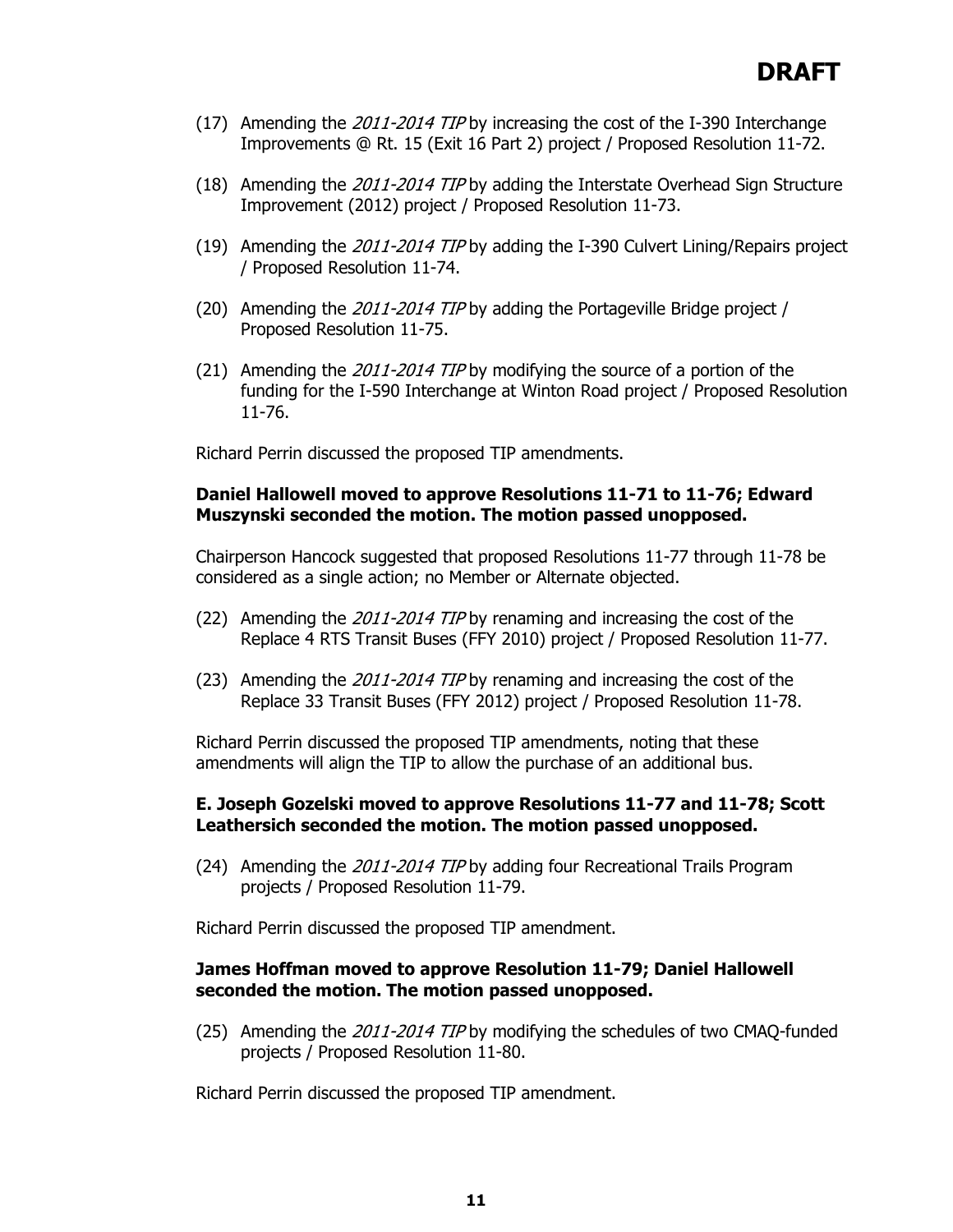#### **Terrence Rice moved to approve Resolution 11-80; Daniel Hallowell seconded the motion. The motion passed unopposed.**

Chairperson Hancock suggested that proposed Resolutions 11-81 through 11-87 be considered as a single action; no Member or Alternate objected.

- (26) Amending the 2011-2014 TIP by deleting the High Risk Rural Road Improvements for 2012 project and adding the High Risk Rural Road Improvement in Wyoming County project / Proposed Resolution 11-81.
- (27) Amending the 2011-2014 TIP by deleting the High Risk Rural Road Improvements for 2011 project / Proposed Resolution 11-82.
- (28) Amending the 2011-2014 TIP by decreasing the cost of the Highway Safety Improvement Block Program project / Proposed Resolution 11-83.
- (29) Amending the 2011-2014 TIP by deleting the High Risk Rural Road Improvements for 2013 project and adding the High Risk Rural Road Improvement in Ontario County project / Proposed Resolution 11-84.
- (30) Amending the 2011-2014 TIP by increasing the cost of the Rt. 251 Rehabilitation project / Proposed Resolution 11-85.
- (31) Amending the 2011-2014 TIP by increasing the cost of the CR 10 Intersections Improvement and CR 10 Preventive Maintenance project / Proposed Resolution 11-86.
- (32) Amending the 2011-2014 TIP by increasing the cost of the High Risk Rural Road Improvements for 2014 project / Proposed Resolution 11-87.

Richard Perrin discussed the proposed TIP amendments, noting that these amendments address modifications to two safety programs, the Highway Safety and High Risk Rural Roads programs.

## **E. Joseph Gozelski moved to approve Resolutions 11-81 to 11-87; James Hoffman seconded the motion. The motion passed unopposed.**

#### **7. New Business**

Richard Perrin delivered a presentation on transportation infrastructure funding options. He briefly reviewed the history of the Highway Trust Fund and fuel taxation policies. He explained that using revenues generated by the current gas tax to fund transportation infrastructure projects is unsustainable due to a variety of reasons, including a decline in purchasing power due to inflation, increases in fuel efficiency, and competing energy policies. The only immediate option is to increase the gas tax; however, this is not popular with the public and federal elected officials are holding back from supporting this option. Potential long-term solutions include instituting a Vehicle Mile Tax (VMT) and establishing an infrastructure bank to fund construction projects.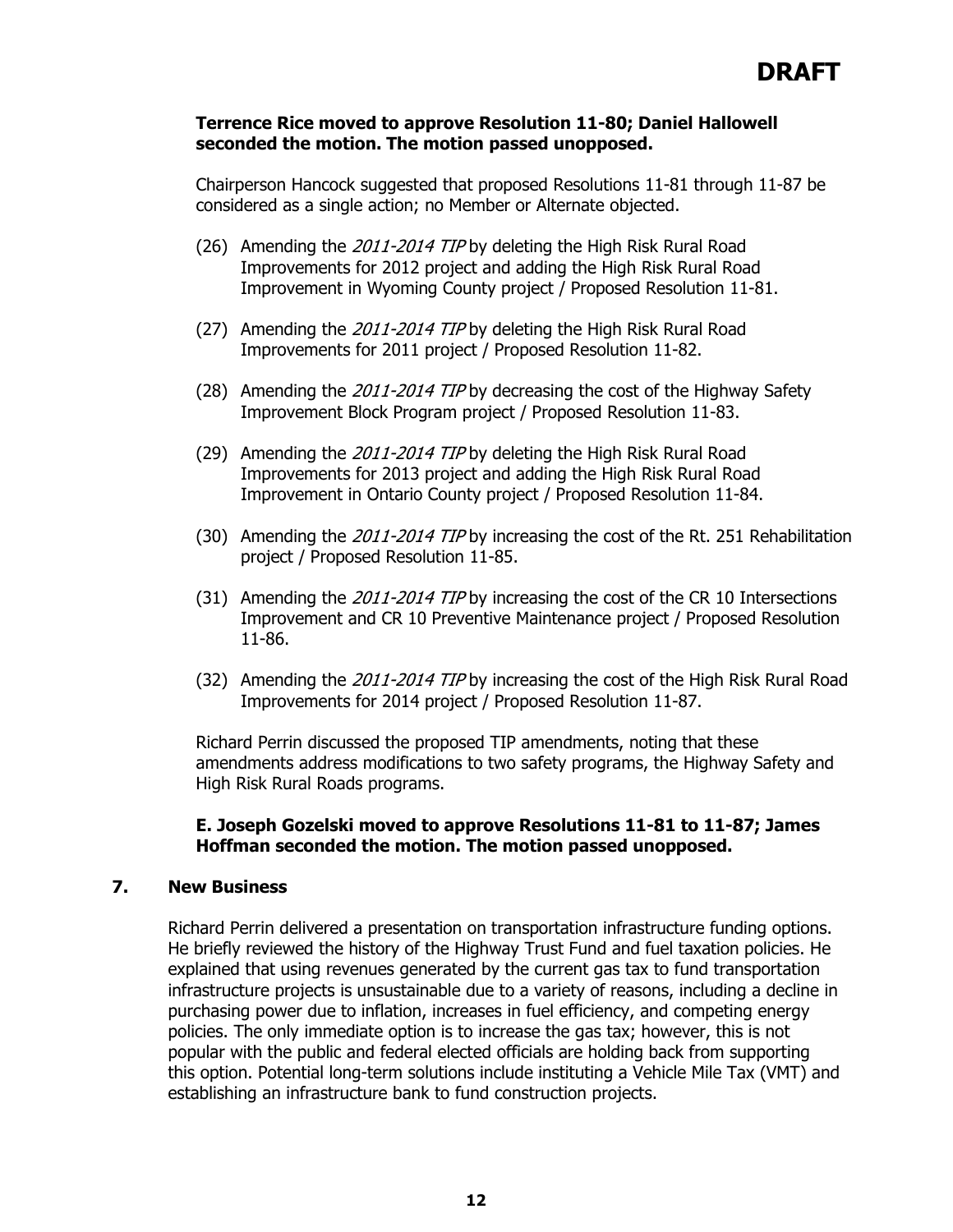Bill Carpenter asked for a clarification on the Administration and Congressional proposals. Richard explained that there are currently three funding proposals under discussion at the federal level. The Administration has proposed a bill that will authorize spending \$556 billion over a six-year timeframe. The House is looking at a bill that will include \$230 and \$235 billion based on the estimated amounts to the Highway Trust Fund over the next six years. The Senate is considering a bill that will authorize spending \$339 billion over a six-year timeframe. Details of both the House and Senate bills are expected to be provided within the next six weeks. A two-year bill would allow the various interests to continue to work toward a longer-term bill. If a bill is not passed by the fall, then a long-term reauthorization will likely be postponed until after the 2012 presidential election.

Terry Rice noted that he agreed with the figures Richard had presented as they are in line with information he has received from other sources.

Chairperson Hancock asked what, as an organization responsible for transportation planning, policy, and investment decisions, the Board can do about this situation. She asked if the Board was comfortable making a statement or just letting the process happen without input and asked for feedback from those present.

Joe Gozelski asked about the impact of rising fuel costs on agricultural machinery and if there was any discussion about removing the agricultural equipment exemption from the fuel tax. Richard replied that he was not aware of any proposal to do so.

Richard Perrin noted that, in response to Chairperson Hancock's question, staff is not allowed to lobby Congress because it is funded by federal funds. However, the Board members can reach out to Congress. It is Congress' responsibility to lead and make decisions.

Chairperson Hancock noted the taxpayers need to understand this situation. She observed that significant funding for transportation infrastructure became available after the I-35 bridge collapse in Minneapolis several years ago. She does not want to see another disaster occur before action on this issue takes place.

Bill Carpenter said that local agencies need to have a coordinated message about this issue and should reach out to Congress. However, the local agencies must ensure that their message does not needlessly alarm people by giving the impression that the regional transportation infrastructure is unsafe. As an example, a business might not choose to locate in the area if it has that impression.

Terry Rice noted that one basic challenge is that there has not been any increase in the gas tax since 1993 and that it cannot keep pace with inflation. He observed that sales taxes are collected as a percentage of a purchase, which means that consumers automatically pay more tax when they buy an item that costs more today than it did in the past. However, because the gas tax is a flat rate per gallon it does not adjust when gas prices rise or fall.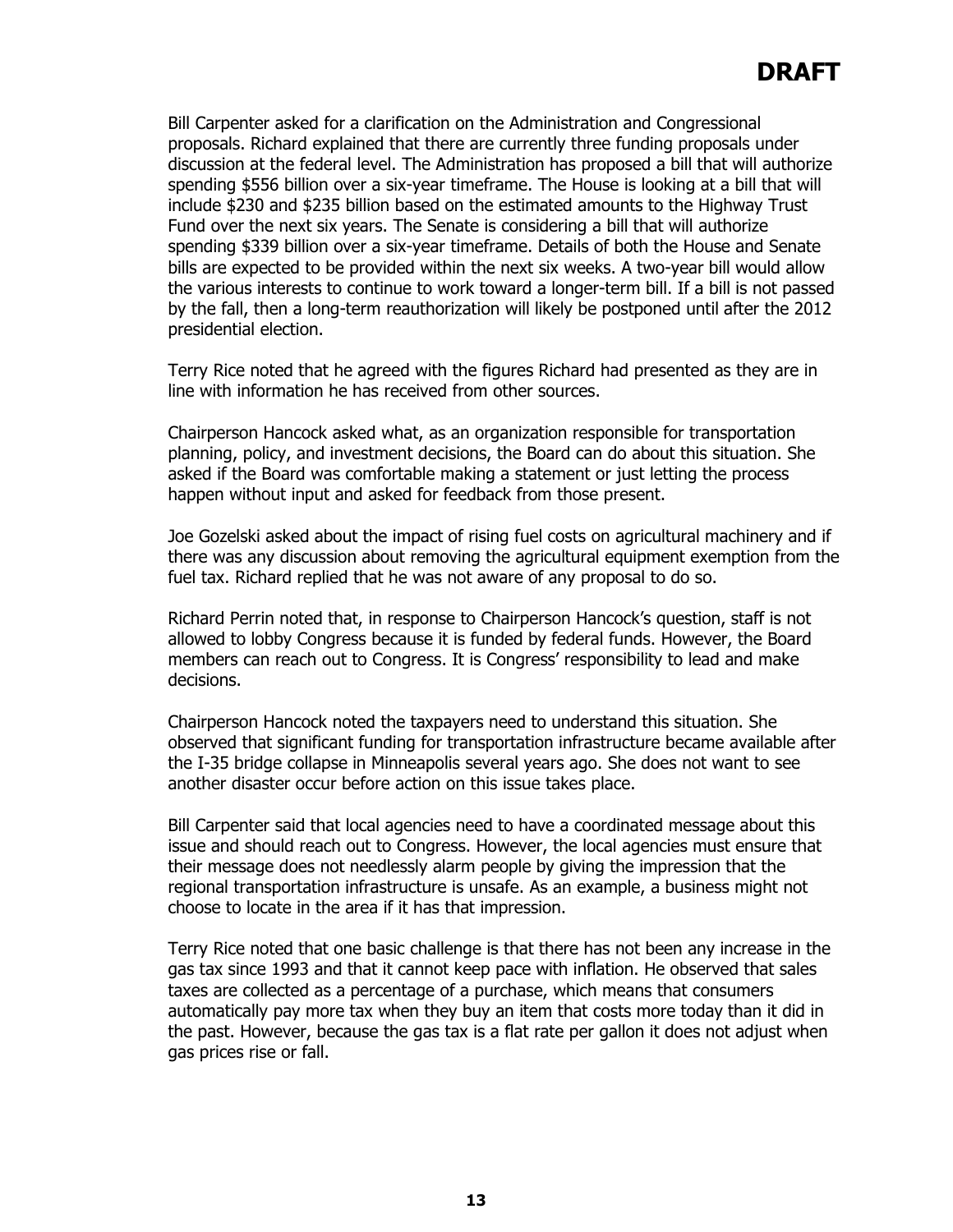James Hoffman asked if a list of talking points on this topic is available for the Board members to use when discussing this issue with constituents. Richard Perrin said that GTC staff can prepare these talking points.

Richard Perrin noted that the New York State State Dedicated Highway and Bridge Trust Fund (SDF) needs an infusion of money for system maintenance. Between 65 percent and 75 percent of SDF is being spent on debt service payments. More funds are needed for preventive maintenance projects, which are a responsible way to invest limited transportation funds.

Chairperson Hancock observed that the message is broader than the region and needs to respond to the entire country's needs.

## **8. Next Meeting**

The next GTC Board meeting will be held Thursday September 8, 2011 at 8:30 a.m. at the Radisson Hotel, 175 Jefferson Road, in Henrietta.

## **9. Adjournment**

The meeting adjourned at 10:16 a.m.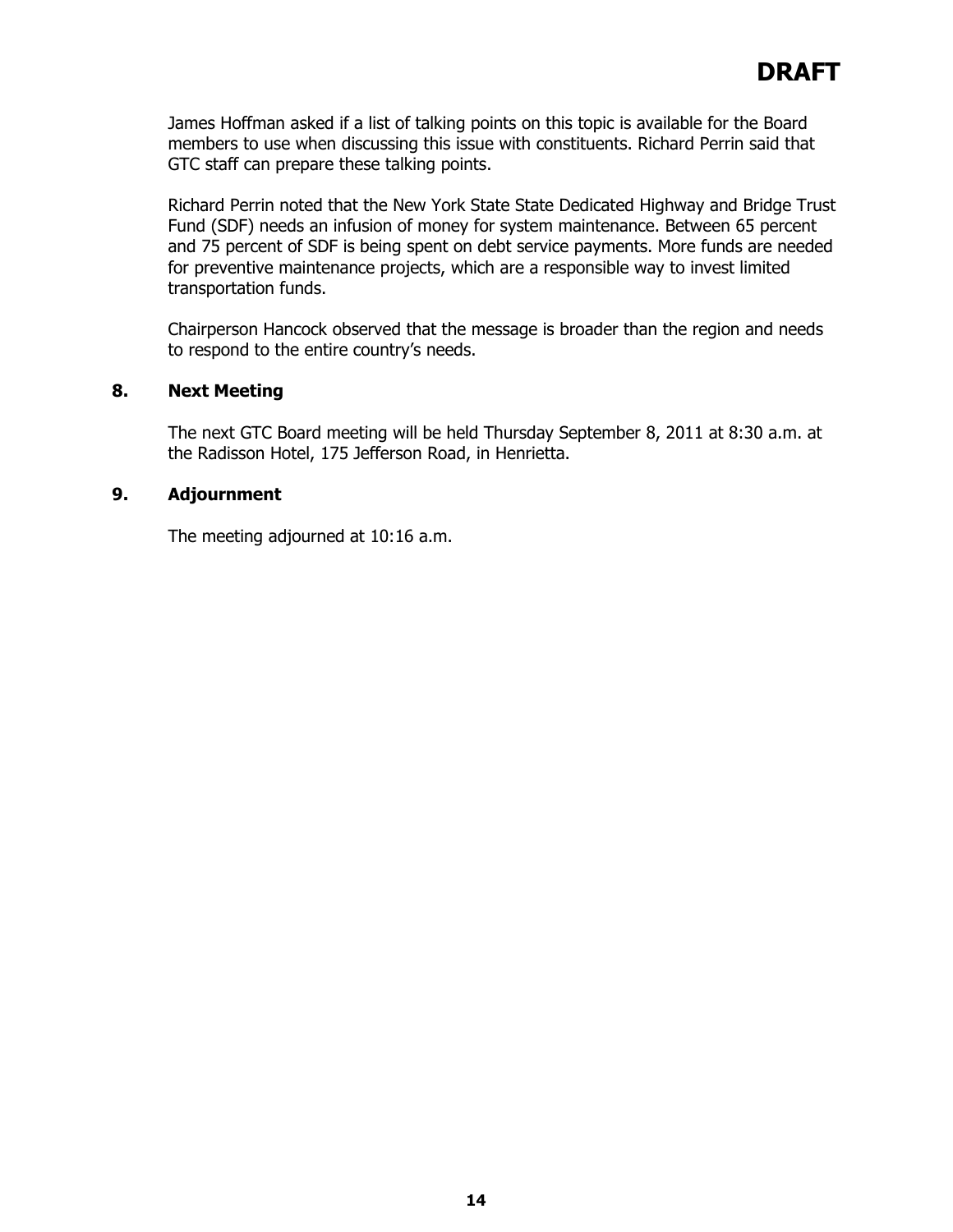# **DRAFT**

## **GENESEE TRANSPORTATION COUNCIL PLANNING COMMITTEE MEETING Monroe County Fleet Center 145 Paul Road, Chili**

#### **August 11, 2011**

#### PLANNING COMMITTEE MEMBERS PRESENT

Erik Frisch, City of Rochester – At Large Paul Holahan, City of Rochester Kristen Mark Hughes, Ontario County (Chairperson) Todd Gadd, Wyoming County Tom Goodwin, Monroe County Andrea Guzzetta, Rochester City Council Scott Leathersich, Monroe County – At Large (Vice Chairperson) Kevin Rooney, Wayne County C. Mitchell Rowe, Seneca County Douglas Tokarczyk, New York State Thruway Authority (NYSTA) David Zorn, Genesee/Finger Lakes Regional Planning Council (G/FLRPC)

#### ALTERNATE REPRESENTATIVES PRESENT

David Cook, Rochester Genesee Regional Transportation Authority (RGRTA), representing Mark Aesch Don Higgins, Livingston County, representing Angela Ellis Edwin Welsh, New York State Department of Transportation (NYSDOT) – Region 4, representing Daniel Hallowell

#### PLANNING COMMITTEE MEMBERS ABSENT AND UNREPRESENTED

Robert Colby, Monroe County James Fletcher, Monroe County – At Large Robert Griffith, Federal Highway Administration (FHWA) Timothy Hens, Genesee County Peter McCann, Monroe County Supervisors' Association Edward Muszynski, Empire State Development Corporation Terrence J. Rice, Monroe County Henry Smith, Jr., Orleans County Steven Urlass, Federal Aviation Administration (FAA) (Vacant), Federal Transportation Administration (FTA) (Vacant), NYS Department of Environmental Conservation (NYSDEC) (Vacant), Rochester City Planning Commission (Vacant), Yates County

#### OTHERS IN ATTENDANCE

Dennis Judson, Fisher Associates Razy Kased, Genesee/Finger Lakes Regional Planning Council Tom Kicior, Genesee/Finger Lakes Regional Planning Council Richard Perrin, GTC staff Michael A. Philipson, The Philipson Group John Polimeni, NYSDOT – Region 4 Jim Pond, Monroe County James Stack, GTC staff Robert Torzynski, GTC staff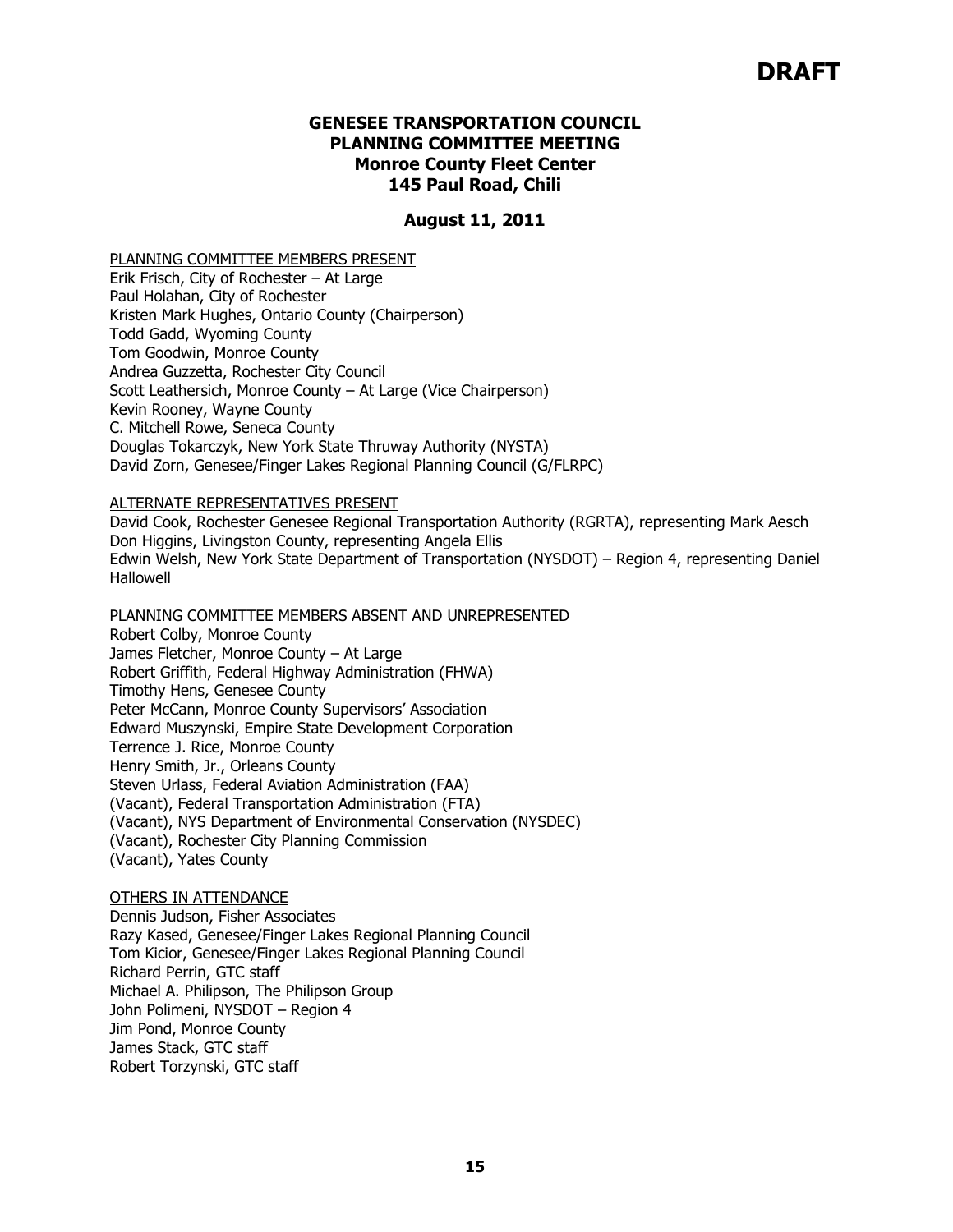# **1. Call to Order & Introductions**

The meeting was called to order at 10:00 a.m. Kris Hughes welcomed everyone and Members, Alternates, and others present introduced themselves.

## **2. Public Forum**

No one from the public spoke during the Public Forum.

# **3. Approval of Minutes**

## **Kevin Rooney moved for approval of the minutes from the May 12, 2011 Planning Committee meeting; Scott Leathersich seconded the motion. The minutes were approved as presented.**

Kris Hughes suggested that the agenda be revised to move item 6.a., Presentation on Greentopia and the Garden Aerial, forward in the agenda. No member or alternate objected.

## **6. New Business**

a. Presentation on Greentopia and the Garden Aerial (The Philipson Group)

Michael Philipson, Principal of The Philipson Group, presented an overview of the Greentopia Festival and the Garden Aerial project. The Greentopia Festival will be held September 17 and 18 at High Falls and will showcase environmental sustainability in and for the region. The Garden Aerial project would create a loop trail including an aerial garden around the High Falls Gorge by constructing a bridge immediately above the brink of the Falls using existing footings that would connect the High Falls Observation Deck to the foot of Commercial Street.

# **4. Reports and Action on Old Business**

a. Reports on UPWP Projects and Other Activities

GTC

Richard Perrin reported:

- The Supplemental Professional Services project was accepted by the GTC Board at its June 16 meeting.
- Regarding GTC Strategic Planning, GTC staff continues to monitor developments related to the next surface transportation authorization legislation. GTC staff provided an assessment of current and desired highway data to NYSDOT-Main Office in June. GTC staff developed a discussion paper on opportunities and issues for review and comment by the Regional Working Group as part of an August 8 meeting on funding opportunities related to sustainability.
- The Long Range Transportation Plan for the Genesee-Finger Lakes Region 2035 (LRTP 2035) was adopted by the GTC Board at its June 16 meeting. GTC staff are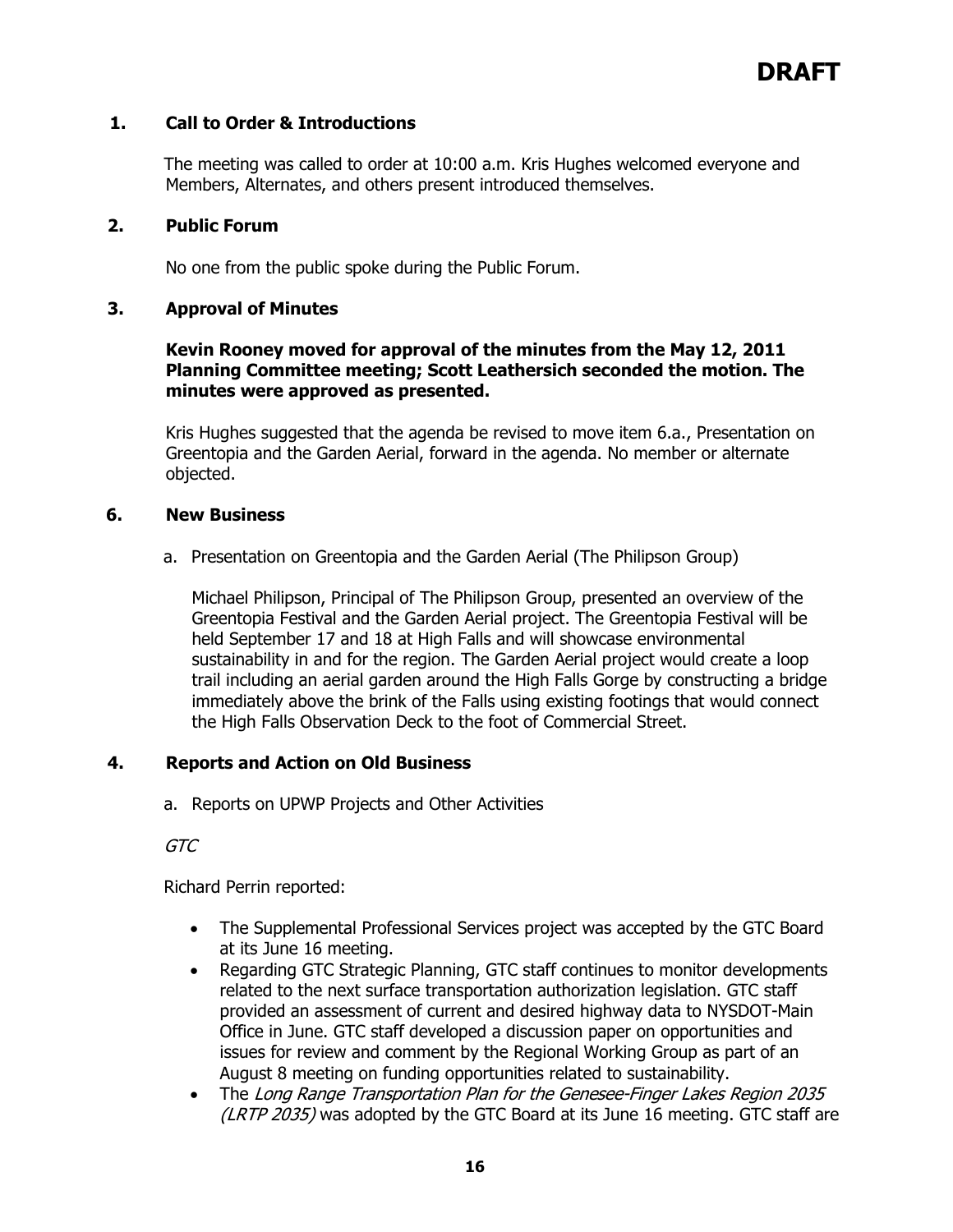developing a status and monitoring report to track the progress in advancing the recommendations of the LRTP 2035.

- Regarding the Air Quality Planning and Outreach task, the conformity statement for the LRTP 2035 was adopted by the GTC Board at its June 16 meeting. GTC staff reviewed the public outreach and involvement plan for the 2013 NYS Energy Plan in June and determined that no comments needed to be submitted.
- Regarding the GTC Household Travel Survey, GTC staff approved the project management plan. The draft survey and associated materials and website have been developed and a pre-test was conducted on August 4 and August 9.
- The Intelligent Transportation Systems (ITS) Strategic Plan Update was adopted by the GTC Board at its June 16 meeting.
- There is no progress to report for the Diversion Route Planning Initiative.
- The Priority Trails Advancement Program consists of two projects. A public meeting was held on July 14 for the Route 104 - Ontario to Sodus Trail and the plan is being finalized based on these comments. The draft report for the Pultneyville to Marion Trail feasibility study was provided on August 1 and the Steering Committee met on August 8 to discuss it.
- The update of the Congestion Management Process (CMP) is included in the draft LRTP 2035 that was adopted by the Board on June 16. GTC staff have drafted the outline for a CMP performance monitoring plan that may be included in the LRTP status report.
- The draft version of the Greater Rochester Regional Commuter Choice Program website is under internal review and the final version is expected to be available to the public in September.
- Regarding the Travel Time Data Collection Program, the second round of data collection on Principal Arterials was accepted by the GTC Board at its June 16 meeting. GTC staff has evaluated the change in travel times on Principal Arterials between the two phases and has determined that the purchase of archived data will provide better information and be more cost-effective than the current methodology.
- The update to the region's Coordinated Public Transit-Human Services Transportation Plan will be presented as agenda item 5.a.5.
- The Steering Committee for the Regional Goods Movement Strategy met on June 15 to discuss strengths, weaknesses, opportunities, and threats (SWOTs). Focus groups were held throughout the region on June 13 through June 16. The draft document discussing the needs based on the SWOT analysis has been developed and is being revised. A public meeting will be held in September with the next Steering Committee to be scheduled later in the fall.

# G/FLRPC

Dave Zorn reported:

- The 2010 Census TAZ Analysis and Revisions project will be presented as agenda item 5.a.1.
- The 2010 Regional Land Use Monitoring Report will be presented as agenda item 5.a.3.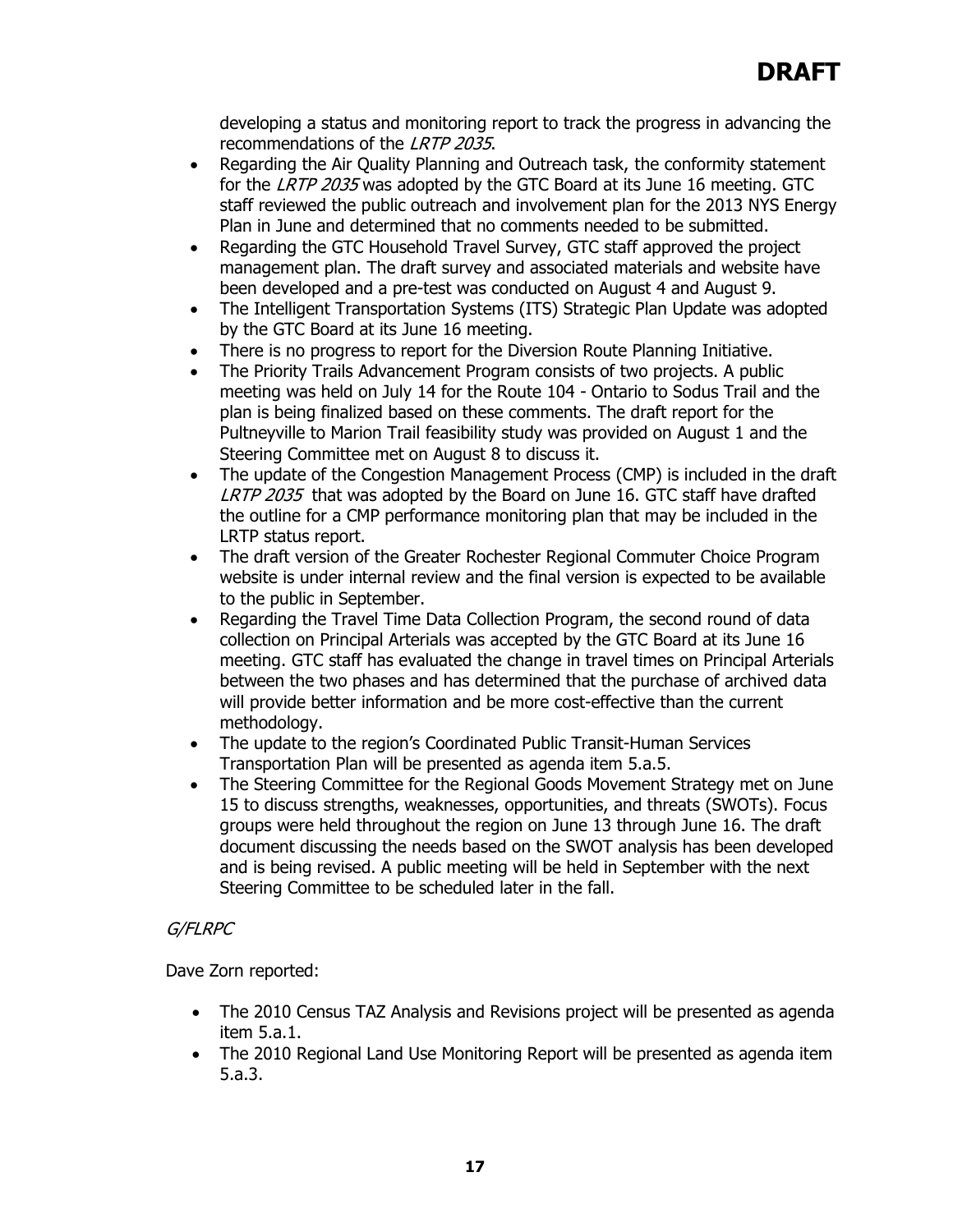# Livingston County

Don Higgins reported:

- A consultant has been selected for the Safe Passing Zone study and work is expected to be underway within the next several weeks.
- The consultant selection team for the Livingston County Transportation Connectivity Plan was formed in June and met on July 11 to review the draft Request for Proposals (RFP). A meeting was held with RGRTA on August 10 to discuss the public transit route analysis component of the RFP. The target for completion of the RFP is the end of August.

# Monroe County

Tom Goodwin reported:

• The Monroe County Land Use Monitoring Report will be presented as agenda item 5.A.2.

Scott Leathersich reported:

- The Monroe County Audible/Tactile Pedestrian Signal Device Study was adopted by the GTC Board at its June 16 meeting.
- The Monroe County Vertical Curve Safety Study will be presented as agenda item 5.A.4.
- The consultant for the Monroe County Sign Inventory Location Upgrade has collected the necessary data and it is being manually integrated into the database.
- The consultant selection process for the Monroe County Horizontal Curve Sign Study is underway.
- As part of the Monroe County High Accident Location Program, five additional sites have been analyzed, for a total of 23 complete. The project is 43 percent complete.
- Monroe County is negotiating the project agreement with the selected consultant for the Accident Rate Database GIS Conversion project, with an October startup anticipated.

## Ontario County

Kris Hughes reported:

• The scope of work for the Routes 5 & 20 and State Route 364 Multi-Modal Study is being developed and is expected to be presented at the October meeting.

# City of Rochester

Erik Frisch reported:

• The consultant for the Center City Tourist/Visitor Circulation and Pedestrian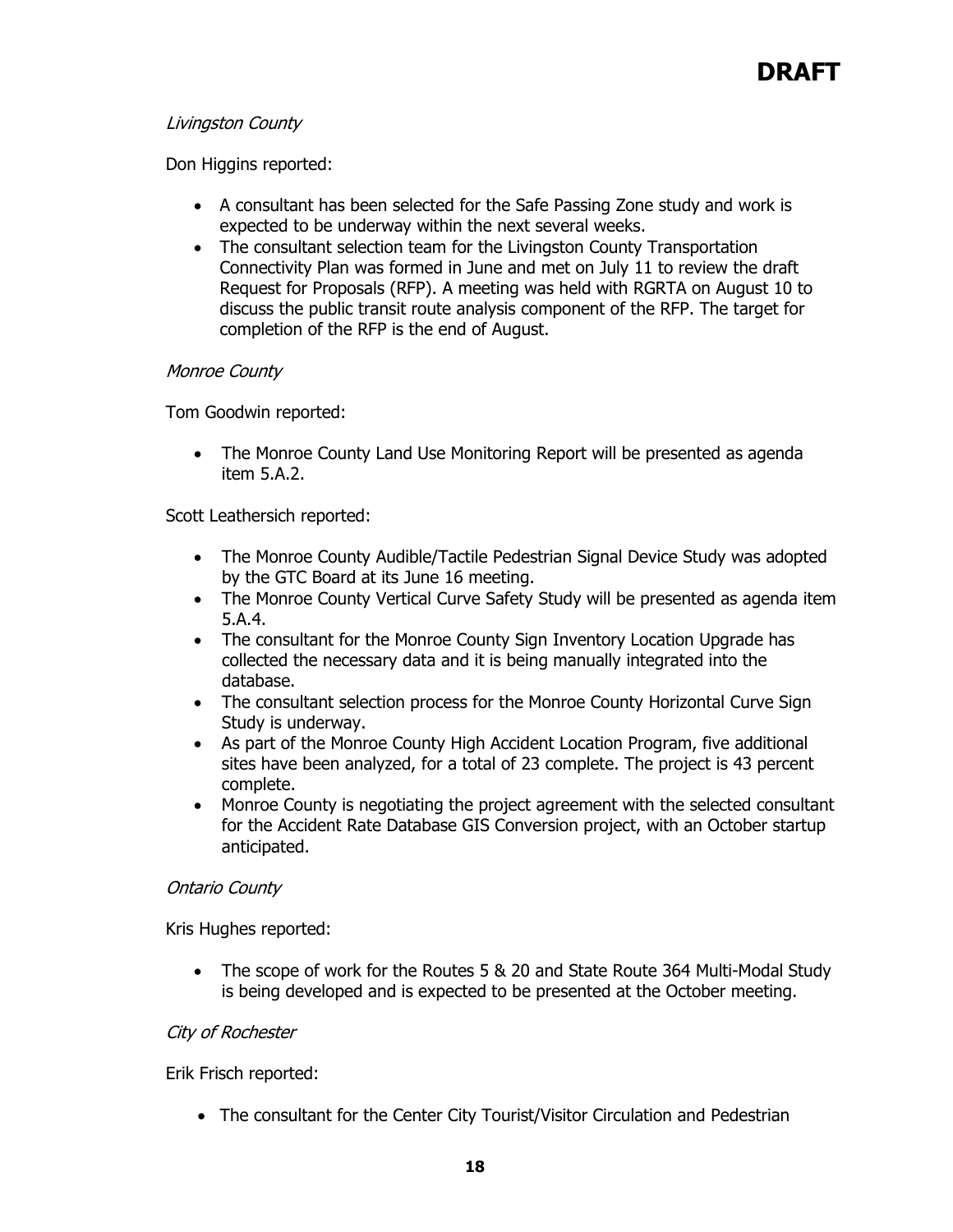Wayfinding Study has completed the inventory and analysis and is developing sign concepts. A public meeting was held June 29.

- The Center City Circulator Study was adopted by the GTC Board at its June 16 meeting.
- A consultant for the City of Rochester Urban Trail Linkages Feasibility Study is under contract and the kickoff meeting was held July 12. Inventory and analysis work is underway, the consultant is scheduled to meet with Kodak the week of August 15, and the public meeting is anticipated for September or October.
- Comments on the draft report for the Susan B. Anthony Neighborhood Parking and Circulation Study are being reviewed, along with the results of the associated business and neighborhood parking surveys conducted by City staff. The final public meeting is anticipated for late-August or early-September.
- The existing conditions analysis for the St. Paul and North Clinton Two-Way Conversion Study is complete and a steering Committee Meeting was held in July. A website has been launched to collect public input on issues and opportunities with the first public meeting to be scheduled.

# Richard Perrin Reported:

• With respect to the Mt. Read Boulevard Corridor Study, GTC in consultation with the City of Rochester and NYSDOT, is looking at new approaches to planning and, with input from XEROX, intends to evaluate alternative strategies to advance the study.

## RGRTA

David Cook reported:

- Regarding the RGRTA Suburban Transit Station Study, the first steering committee meeting was held on July 29. The consultant is developing the transit market analysis and a public meeting is anticipated for October.
- There is no progress to report on the RTS Signal Prioritization Study.
- There is no progress to report on the RGRTA Transit-Supportive Development Guidelines project.
- The RGRTA Route Analysis project is ongoing.

## Wayne County

Kevin Rooney reported:

- The consultant has submitted a pre-final version of the Cluster Development Enhancement Project Feasibility study which was revised in response to the project steering committee comments on the previous draft.
- The Wayne County Safe Passing Zone Survey was accepted by the GTC Board at its June 16 meeting.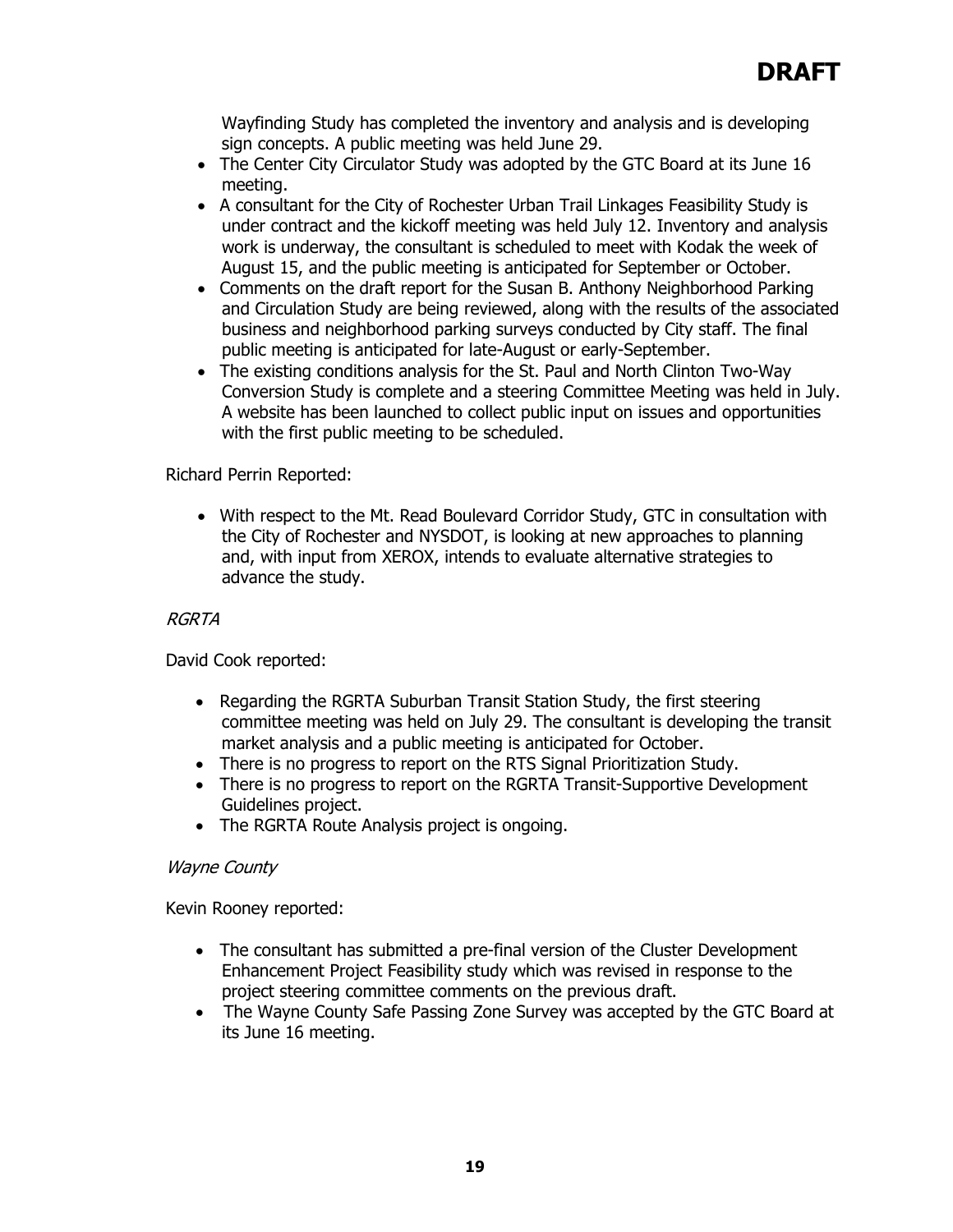## Other Agencies

Richard Perrin reported:

- Regarding the Auburn Trail/Ontario Pathways Trail Connection Feasibility Study, the first Steering Committee meeting was held on June 29 with the second meeting scheduled for August 25 to review existing and planned conditions.
- There is no progress to report on the Irondequoit Seneca Multi-Use Trail Feasibility Study.
- The scope of work for the Black Creek Stream Corridor Trail Feasibility Study was approved at the May 12 Planning Committee meeting. The RFP was advertised May 31 with 11 proposals received by the July 13 deadline. The consultant selection committee is scheduled to meet August 12.
- There is no progress to report on the Genesee County Central Corridor Plan.
- There is no progress to report on the Victor Transportation Systems Plan.
- Regarding the Brighton Bicycle and Pedestrian Master Plan, the RFP was advertised June 3 with six proposals received by the July 15 deadline. The consultant selection committee is scheduled to meet August 12.
- b. Any Other Old Business or Announcements

Richard Perrin reported that Rochester Mayor Thomas Richards designated Paul Holahan as his alternate to the GTC Board on June 14.

Richard Perrin reported that the next UPWP solicitation is anticipated to begin in late-August or early-September, including the distribution of advance notice of availability on September 6 with staff discussion and brainstorming in early-September.

1. Proposed federal legislation update and discussion

Richard Perrin provided the following report:

House of Representatives Transportation and Infrastructure (T&I) Committee Chairman John Mica introduced the outline of the committee majority's version of the next surface transportation authorization on July 7. The proposal is for a sixyear bill funded with the Congressional Budget Office-projected amount of revenue expected to be available from the Highway Trust Fund (HTF). This would be approximately \$230 billion in total (\$201.6 billion in the Highway Account and \$30.9 billion in the Mass Transit account) or \$38.3 billion per year. Using this funding amount, the House T&I Committee proposal is consistent with the House Budget Committee rules that require spending levels be supported by projected HTF receipts.

In terms of policy, the outline included provisions for leveraging additional funding via financing methods including state infrastructure banks, streamlining the project delivery process, reducing the size and complexity of the existing Federal program by consolidating or eliminating approximately 70 programs, and increasing the use of performance measures.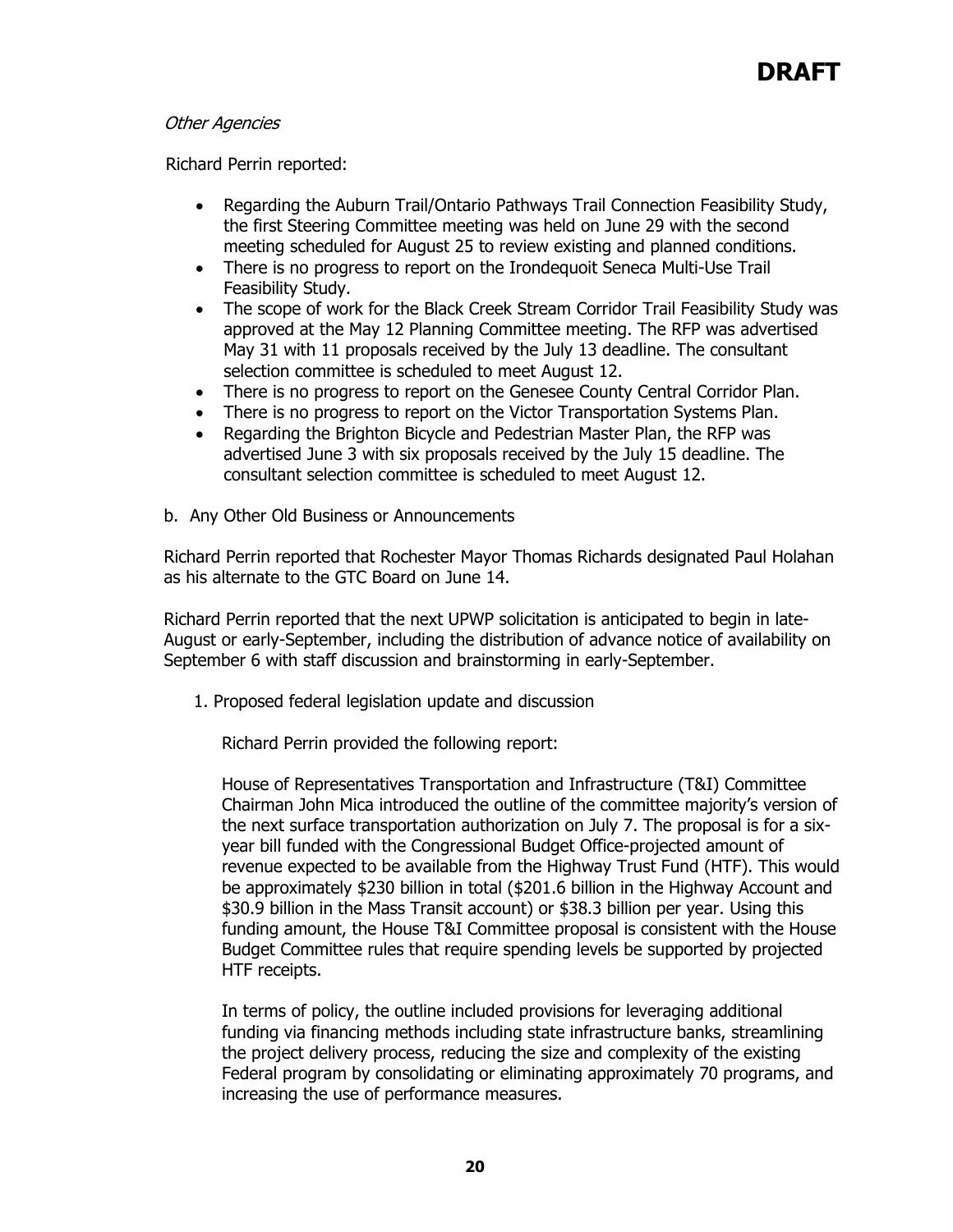Senate Environment and Public Works (EPW) Committee Chairwoman Barbara Boxer introduced the outline of that committee majority's version of the next surface transportation authorization – Moving Ahead for Progress in the 21st Century (MAP-21) – on July 20. The proposal is for a two-year bill funded at \$109 billion or \$54.5 billion per year. The funds would come from the \$75 billion expected to be available from the HTF and the expected unspent balance of \$21.7 billion in the fund at the end of Federal Fiscal Year 2011. This would leave a shortfall of \$12 billion, which Senate Finance Committee Chairman Max Baucus has said could be identified "in a way that does not increase the deficit."

In terms of policy, the outline includes provisions of the same nature as the House T&I Committee proposal but with differing aspects. It is important to note that this proposal does not include provisions for public transportation, which falls under the jurisdiction of Banking, Housing, and Urban Affairs Committee.

The two proposals represent a fundamental difference of opinion in what the federal role should be in transportation. The House T&I Committee proposal reenvisions that role as being limited to projects of national significance with states and localities expected to take greater responsibility for their systems while the Senate EPW Committee proposal provides for a more expansive federal role as a vehicle for job creation. Given difference in opinion regarding the federal role in transportation, the difficult task of identifying revenues in the current economic climate, and the current Congressional recess, it is unlikely that new surface transportation authorization legislation will be passed before the extension to the Safe, Accountable, Flexible, Efficient Transportation Equity Act: A Legacy for Users (SAFETEA-LU) expires on September 30, 2011.

Complicating matters are the precedent that the federal aviation authorization legislation has created and the expiration of the majority of the federal gas tax on September 30, 2011. On Saturday, August 5, federal aviation programs were extended through September 16 as the Senate agreed to the legislative language proposed by the House of Representatives. The federal aviation authorization legislation expired in 2007 and this latest stop-gap measure is the 21st extension to the bill. The political machinations evidenced recently in the federal aviation legislation debate could likely be expected in the upcoming one on the federal surface transportation legislation.

SAFETEA-LU extended federal excise taxes on fuels and other fees that contribute to the HTF for six years ending on September 30, 2011. If allowed to expire, the federal gas and diesel taxes would drop from 18.4 cents per gallon and 24.4 cents per gallon, respectively to 4.3 cents per gallon. The expiration of the federal aviation legislation on July 22 resulted in \$30 million per day in ticket taxes not being collected by the federal government from airlines, but there was no appreciable decrease in fares during that time. The HTF brings in approximately \$90-\$100 million per day and some feel the same could happen with gas prices by allowing the extension to SAFETEA-LU to lapse. Many Washington insiders (including the Americans for Tax Reform) feel that the federal fuel excise taxes and other fees will be extended – albeit after some political wrangling and posturing.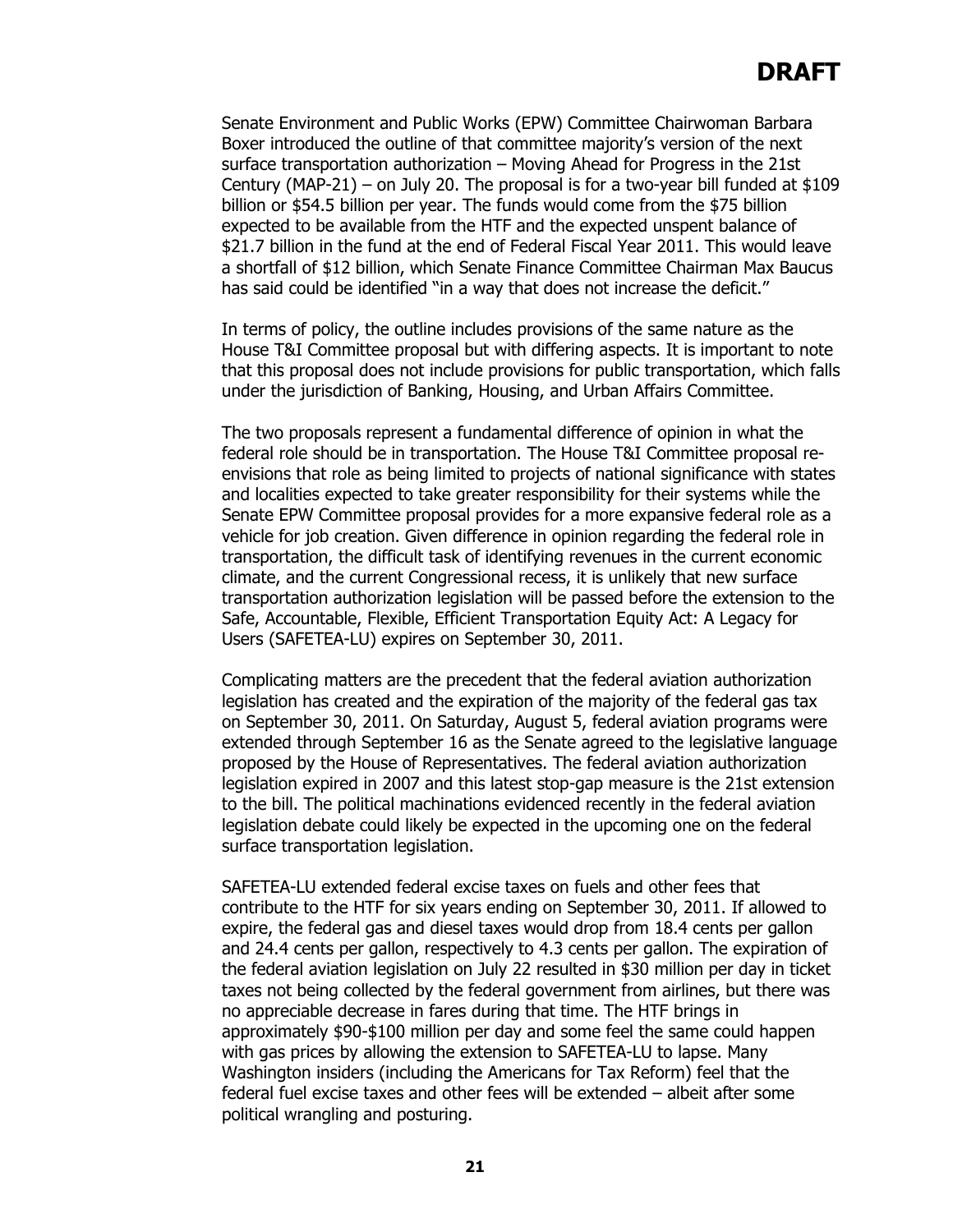Given these considerations, it is highly likely that SAFETEA-LU will be extended an eighth time but the length of the extension is very much unknown. To account for likely reduced revenues than originally anticipated when the 2011-2014 Transportation Improvement Program (2011-2014 TIP) was adopted in June 2010, NYSDOT with concurrence from FHWA is requesting that TIPs be revised to program Federal Fiscal Years (FFYs) 2012 through 2014 at FFY 2011 levels. This would result in a reduction of approximately 40 percent if the FFY 2011 allocation to NYSDOT-Region 4 remains the same as it was when the 2011-2014 TIP was developed. This was discussed with the TIP Development Committee (TDC) and GTC staff met yesterday to review the draft program instructions that NYSDOT-Main Office provided and develop a schedule for producing a revised TIP for GTC Board consideration in December. Due to the extremely short timeline, the schedule for accomplishing this is very tight and may necessitate a special Planning Committee meeting in late-November depending on public comments received. A memo outlining the preferred process, reasoning behind it, and associated schedule will be provided to the TDC.

# **5. Action Items**

a. Recommendations to the GTC Board concerning **accepting submission of reports as evidence of completion of various UPWP Tasks**

Kris Hughes suggested that proposed Council Resolutions 11-89 through 11-93 be considered as a single action; no Member or Alternate objected.

1. Action concerning **recommending the acceptance of the executive summary, 2010 Census TAZ Analysis & Revisions, as evidence of completion of UPWP Task 4186** / Proposed Council Resolution 11-89.

Dave Zorn introduced Tom Kicior who discussed the TAZ Analysis and Revision process and noted that the revisions were submitted to the Census Bureau in June and included more than 100 small revisions and approximately 30 larger ones.

2. Action concerning **recommending the acceptance of the Land Use Report for Monroe County, New York – 2010, as evidence of completion of UPWP Task 4210** / Proposed Council Resolution 11-90

Tom Goodwin discussed the development of the report and noted that the materials are posted to the County's web site. He described the categories included in the reports and the general distribution of major projects (residential and non-residential) within Monroe County during the reporting period.

3. Action concerning **recommending the acceptance of the report, 2010 Regional Land Use Monitoring Report, as evidence of completion of UPWP Task 4220** / Proposed Council Resolution 11-91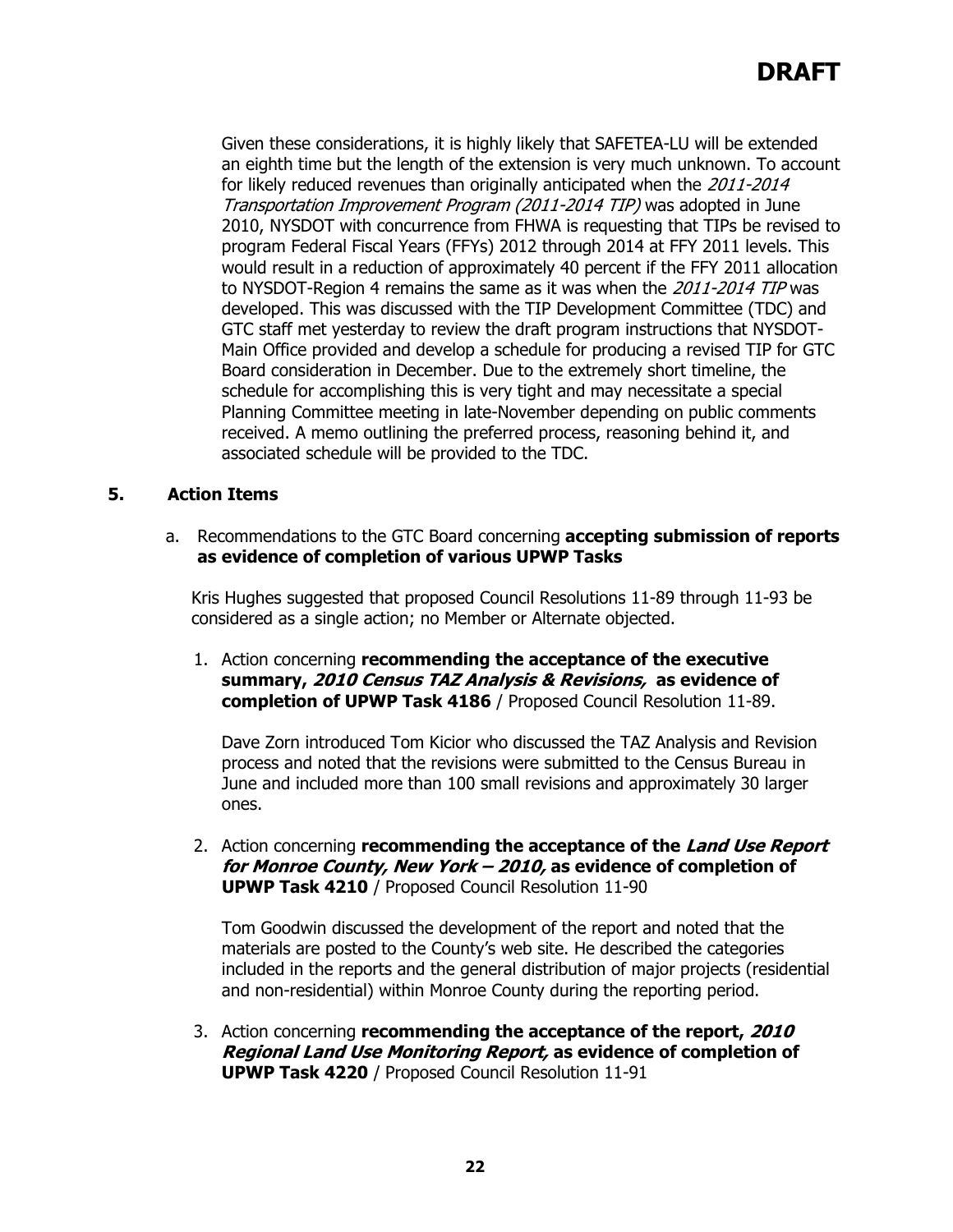Dave Zorn introduced Razy Kased who discussed the development of the report and discussed trends observed in the number of permits issued in the region. Dave Zorn noted that the report is available on the G/FLRPC website. Kris Hughes asked if those who responded to the survey could be contacted to let them know that the report was available. Razy Kased responded that most of the respondents could be contacted by e-mail and Dave Zorn indicated that this would be done.

4. Action concerning **recommending the acceptance of the report, Monroe County Department of Transportation Vertical Curve Safety Study, as evidence of completion of UPWP Task 6202** / Proposed Council Resolution 11-92

Jim Pond discussed the project background, scope of work, and the screening criteria that were used, noting that vertical curves can be difficult to find because there are many conditions under which they occur. He discussed the study's ranking process which was applied only to those links that had higher-thancounty average crash rates and the recommendations for the highest ranking locations.

5. Action concerning **recommending the acceptance of the report, Genesee-Finger Lakes Region Coordinated Public Transit-Human Services Transportation Plan Update, as evidence of completion of UPWP Task 8150** / Proposed Council Resolution 11-93

Robert Torzynski discussed the need for the plan update, its overall goals, and the public involvement process for its development. He noted that focus groups were held in each of the nine counties in the region and that two sets of public meetings were held. He described the plan's documentation of existing conditions and service providers in the region and the primary themes that emerged during plan development. Robert then described the 17 strategies included in the Plan Update categorized as Regional and County Mobility Management, Information, and Service Improvement.

Kris Hughes suggested that proposed Council Resolutions 11-89 through 11-93 be considered as a single action; no Member or Alternate objected.

## **Mitchell Rowe moved to recommend approval of proposed Council Resolutions 11-89 through 11-93; Scott Leathersich seconded the motion. The motion passed unopposed.**

## b. Action and Recommendations to the GTC Board concerning **amendments to the 2011-2014 TIP**

Richard Perrin stated that all of the items, with the exceptions of items 4 and 5 have been recommended by the TIP Development Committee (TDC). With regards to items 4 and 5, he noted that while preparing the meeting package for the August 11, 2011 meeting, GTC staff realized a conflict in the proposed offset for the Penfield Road Bridge over Irondequoit Creek project (Proposed Council Resolution 11-96). The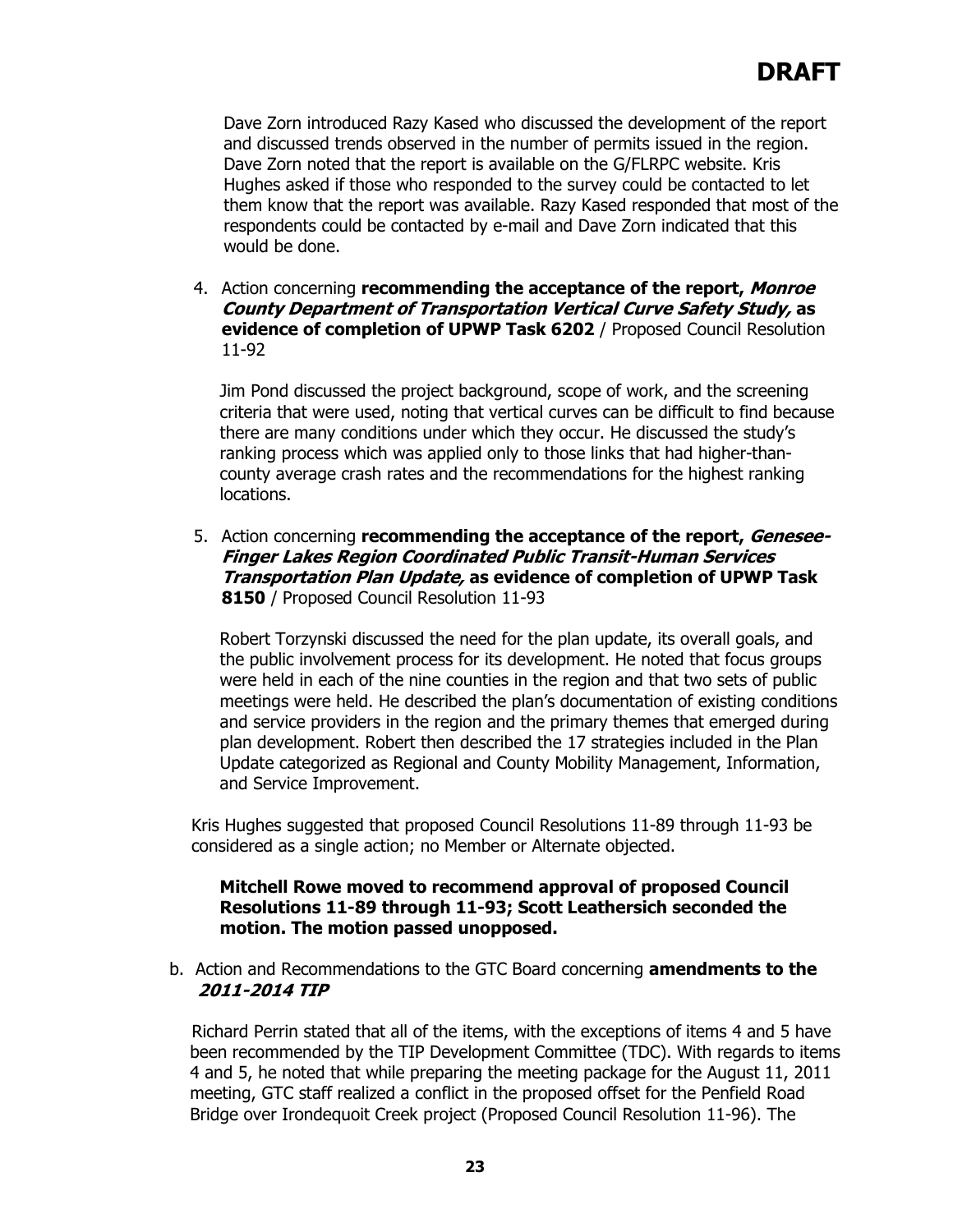meeting package was sent in accordance with the TDC recommendation while GTC and NYSDOT-Region 4 staffs worked on a solution. After exploring other possibilities for providing an offset in the correct fund source, it was determined that the only available offset would be to reduce the cost of the Klem Road Bridge over Mill Creek Tributary project at this time.

The Klem Road Bridge over Mill Creek Tributary project was originally programmed in the TIP as a replacement project but Monroe County has determined that it is a candidate for rehabilitation. Monroe County originally offered to reduce the cost of the Klem Road Bridge over Mill Creek Tributary project to provide an offset for the increase in the Penfield Road Bridge over Irondequoit Creek project (Proposed Council Resolution 11-96). Since it was anticipated that another offset would be available, the TDC did not recommend reducing the cost of the Klem Road Bridge project.

Proposed Planning Committee Resolution 11-6 (agenda item 5.b.4) was prepared to modify the project type and description of the Klem Road Bridge project. This resolution is being replaced by Proposed Council Resolution 11-131 which also decreases the cost of the project. Monroe County has agreed to the proposed amendment, as they had originally offered to use the funds from the Klem Road Bridge project as the offset for the Penfield Road Bridge project.

Richard Perrin distributed a copy of Proposed Council Resolution 11-131.

Kris Hughes asked if there were any questions or concerns about any of the proposed amendments. There being none, Kris Hughes suggested that proposed Planning Committee Resolutions 11-5 and 11-7, proposed Council Resolutions 11-94 through 11-129, and proposed Council Resolution 11-131 be considered as a single action; no Member or Alternate objected.

- 1. Recommendation to the GTC Board concerning **amending the 2011-2014 TIP by increasing the cost of the Rochester Amtrak Station Improvements project** / Proposed Council Resolution 11-94 (City of Rochester)
- 2. Action concerning **modifying the 2011-2014 TIP by modifying the project type and project description of the Twin Bridge Road over Oatka Creek project** / Proposed Planning Committee Resolution 11-5 (Monroe County)
- 3. Recommendation to the GTC Board concerning **amending the 2011-2014 TIP by increasing the cost of the Kirk Road Bridge over Round Pond Creek and Round Pond Creek Tributary project** / Proposed Council Resolution 11-95 (Monroe County)
- 5. Recommendation to the GTC Board concerning **amending the 2011-2014 TIP by increasing the cost of the Penfield Road Bridge over Irondequoit Creek project** / Proposed Council Resolution 11-96 (Monroe County)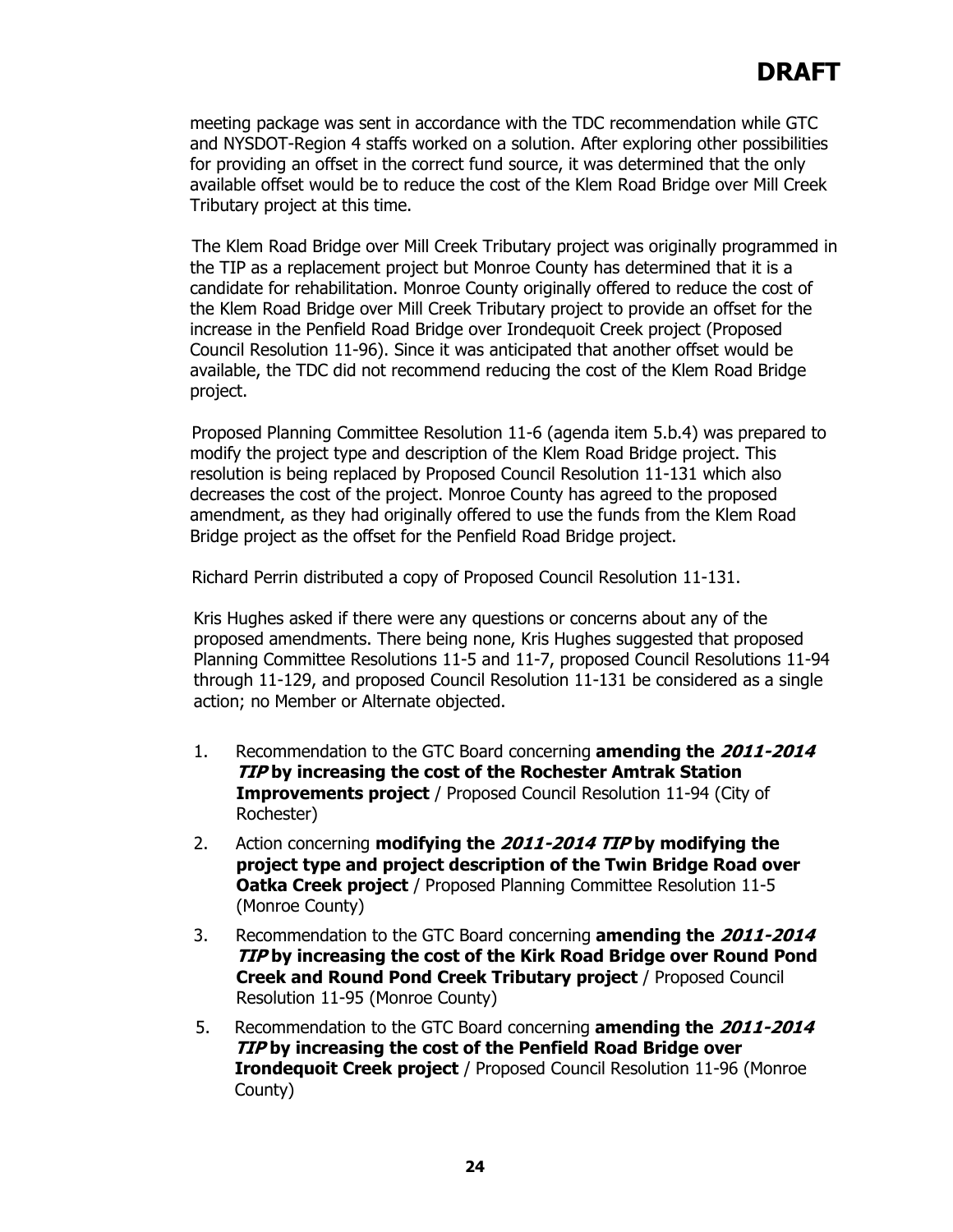- 6. Recommendation to the GTC Board concerning **amending the 2011-2014 TIP by combining five Monroe County highway preventive maintenance projects** / Proposed Council Resolution 11-97 (Monroe County)
- 7. Recommendation to the GTC Board concerning **amending the 2011-2014 TIP by increasing the cost of the Scott Crescent Bridge over Millrace project** / Proposed Council Resolution 11-98 (NYSDOT)
- 8. Recommendation to the GTC Board concerning **amending the 2011-2014 TIP by adding the York Landing Culvert Washout Repairs project** / Proposed Council Resolution 11-99 (NYSDOT)
- 9. Recommendation to the GTC Board concerning **amending the 2011-2014 TIP by combining three City of Rochester highway preventive maintenance projects** / Proposed Council Resolution 11-100 (NSYDOT)
- 10. Recommendation to the GTC Board concerning **amending the 2011-2014 TIP by combining two City of Rochester highway projects** / Proposed Council Resolution 11-101 (NYSDOT)
- 11. Recommendation to the GTC Board concerning **amending the 2011-2014 TIP by combining three City of Rochester multi-use trail projects** / Proposed Council Resolution 11-102 (NYSDOT)
- 12. Recommendation to the GTC Board concerning **amending the 2011-2014 TIP by combining two Wyoming County bridge preventive maintenance projects** / Proposed Council Resolution 11-103 (NYSDOT)
- 13. Recommendation to the GTC Board concerning **amending the 2011-2014 TIP by increasing the cost of the West Street Bridge over Cattaraugus Creek project** / Proposed Council Resolution 11-104 (NYSDOT)
- 14. Recommendation to the GTC Board concerning **amending the 2011-2014 TIP by modifying the scope and description of the High Risk Rural Road Improvement in Wyoming County project** / Proposed Council Resolution 11-105 (NYSDOT)
- 15. Action concerning **modifying the 2011-2014 TIP by modifying the costs of select phases of the Dunlop Road over Oak Orchard Creek project** / Proposed Planning Committee Resolution 11-7 (NYSDOT)
- 16. Recommendation to the GTC Board concerning **amending the 2011-2014 TIP by reinstating six railroad crossing projects** / Proposed Council Resolution 11-106 (NYSDOT)
- 17. Recommendation to the GTC Board concerning **amending the 2011-2014 TIP** by adding nine railroad crossing projects / Proposed Council Resolution 11-107 (NYSDOT)
- 18. Recommendation to the GTC Board concerning **amending the 2011-2014 TIP by modifying the source of a portion of the funding for the I-590 Interchange at Winton Road project** / Proposed Council Resolution 11-108 (NYSDOT)
- 19. Recommendation to the GTC Board concerning **amending the 2011-2014 TIP by decreasing the cost of the I-490 Bridge over Marsh Road project** / Proposed Council Resolution 11-109 (NYSDOT)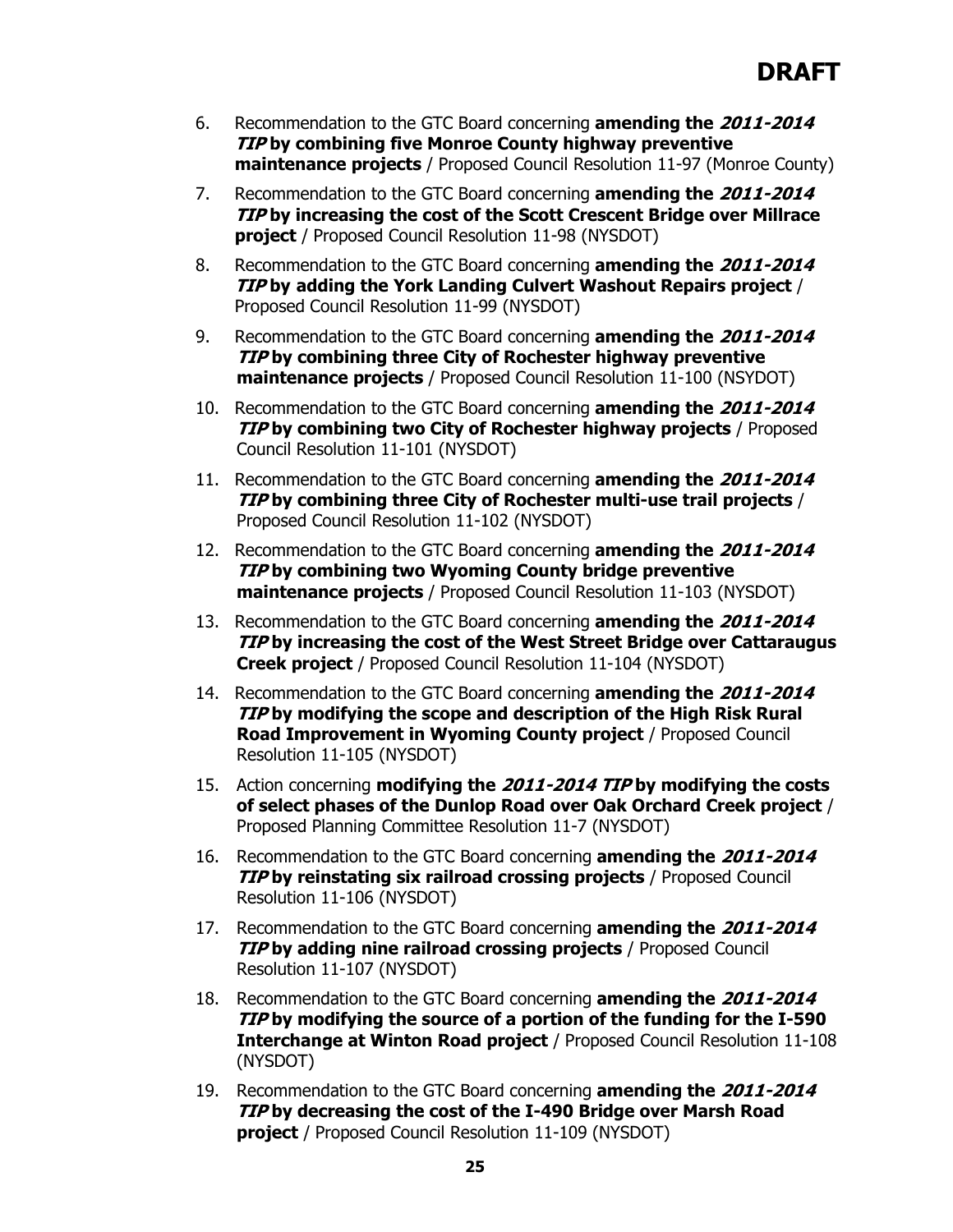- 20. Recommendation to the GTC Board concerning **amending the 2011-2014 TIP by increasing the cost of the Rt. 64 over Irondequoit Creek project** / Proposed Council Resolution 11-110 (NYSDOT)
- 21. Recommendation to the GTC Board concerning **amending the 2011-2014 TIP by decreasing the cost of the Rt. 98 at Genesee Rd. in Wyoming County project** / Proposed Council Resolution 11-111 (NYSDOT)
- 22. Recommendation to the GTC Board concerning **amending the 2011-2014 TIP by decreasing the cost of the Rt. 33A Bridge over Black Creek project** / Proposed Council Resolution 11-112 (NYSDOT)
- 23. Recommendation to the GTC Board concerning **amending the 2011-2014 TIP by decreasing the cost of the ITS Operations project** / Proposed Council Resolution 11-113 (NYSDOT)
- 24. Recommendation to the GTC Board concerning **amending the 2011-2014 TIP by adding the Route 590 ITS Improvements Part I project** / Proposed Council Resolution 11-114 (NYSDOT)
- 25. Recommendation to the GTC Board concerning **amending the 2011-2014 TIP by adding the Route 590 ITS Improvements Part II project** / Proposed Council Resolution 11-115 (NYSDOT)
- 26. Recommendation to the GTC Board concerning **amending the 2011-2014 TIP by deleting the Underwater Bridge Inspection (2014) project** / Proposed Council Resolution 11-116 (NYSDOT)
- 27. Recommendation to the GTC Board concerning **amending the 2011-2014 TIP by decreasing the cost of the Geneva Park & Ride, Intersection of Rt. 14 and the Thruway project** / Proposed Council Resolution 11-117 (NYSDOT)
- 28. Recommendation to the GTC Board concerning **amending the 2011-2014 TIP by increasing the cost and modifying the scope of the Canandaigua Road Bridge over the Erie Canal project** / Proposed Council Resolution 11-118 (NYSDOT)
- 29. Recommendation to the GTC Board concerning **amending the 2011-2014 TIP by advancing phases of the Rt. 390 Ramp Bridge over Rts. 104 and 390 project** / Proposed Council Resolution 11-119 (NYSDOT)
- 30. Recommendation to the GTC Board concerning **amending the 2011-2014 TIP by deleting the Hindsburg and Allens Rd. Canal Bridges project** / Proposed Council Resolution 11-120 (NYSDOT)
- 31. Recommendation to the GTC Board concerning **amending the 2011-2014 TIP by decreasing the cost of the Highway Safety Improvement Block Program project** / Proposed Council Resolution 11-121 (NYSDOT)
- 32. Recommendation to the GTC Board concerning **amending the 2011-2014 TIP by increasing the cost of the Rt. 251 Rehabilitation project** / Proposed Council Resolution 11-122 (NYSDOT)
- 33. Recommendation to the GTC Board concerning **amending the 2011-2014 TIP by decreasing the cost of the Rt. 590 Bridges over Rt. 941V (Blossom Rd.) project** / Proposed Council Resolution 11-123 (NYSDOT)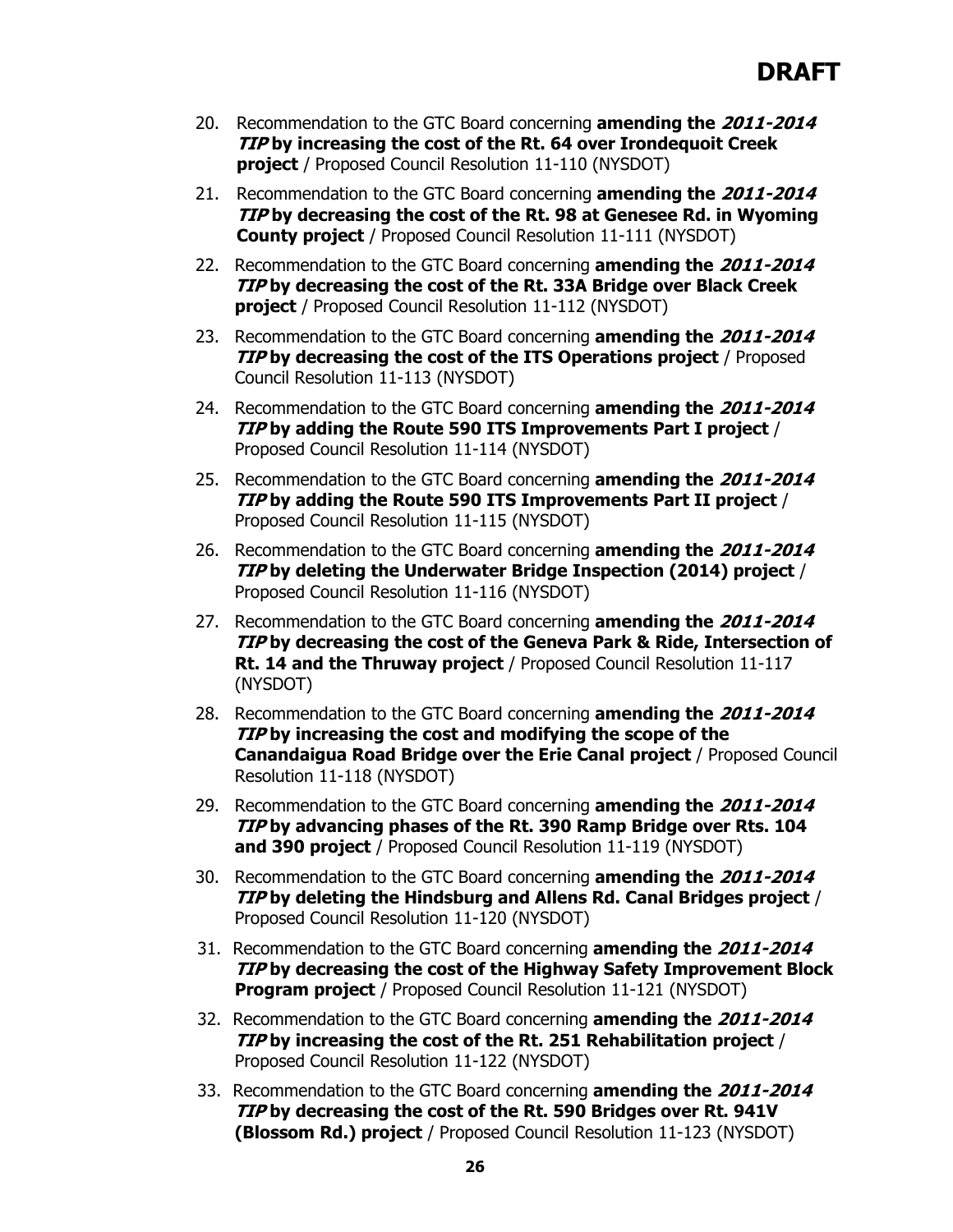- 34. Recommendation to the GTC Board concerning **amending the 2011-2014 TIP by increasing the cost of the Route 590 and Route 104 Bridge Repairs project** / Proposed Council Resolution 11-124 (NYSDOT)
- 35. Recommendation to the GTC Board concerning **amending the 2011-2014 TIP by increasing the Federal share of the Rt. 33 from Marway Circle to the Canal MbC project** / Proposed Council Resolution 11-125 (NYSDOT)
- 36. Recommendation to the GTC Board concerning **amending the 2011-2014 TIP by decreasing the cost of the Rt. 18 over Moorman Creek project** / Proposed Council Resolution 11-126 (NYSDOT)
- 37. Recommendation to the GTC Board concerning **amending the 2011-2014 TIP by increasing the cost of the I-390 Rest Areas project** / Proposed Council Resolution 11-127 (NYSDOT)
- 38. Recommendation to the GTC Board concerning **amending the 2011-2014 TIP by advancing phases of and increasing the cost of the Underwater Bridge Inspection (2012) project** / Proposed Council Resolution 11-128 (NYSDOT)
- 39. Recommendation to the GTC Board concerning **amending the 2011-2014 TIP by increasing the cost of the Replace 5 RTS Transit Buses (FFY 2010) project** / Proposed Council Resolution 11-129 (RGRTA)

## **Kevin Rooney moved to approve proposed Planning Committee Resolutions 11-5 and 11-7, proposed Council Resolutions 11-94 through 11-129, and proposed Council Resolution11-131; Erik Frisch seconded the motion. The motion passed unopposed.**

Richard Perrin distributed and discussed proposed Planning Committee Resolution 11-6, modifying the costs of select phases of three railroad crossing projects. He explained that on March 10, 2011 the GTC Board added these three railroad crossing projects to the TIP. As proposed by NYSDOT, these projects programmed all of the funding to the Other phase. NYSDOT-Region 4 staff then prepared eSTIP ballots to formally add these projects to the STIP.

In July 2011, NYSDOT-Region 4 received Federal Highway Administration guidance requiring railroad crossing projects to have a design phase distinct from the Construction phase to allow for design approval before authorizing funds for construction. Since the eSTIP ballots that were prepared in March had not yet been approved by NYSDOT-Main Office personnel, they were rejected on August 2, 2011 for not meeting the requirement to separate the phases.

NYSDOT-Region 4 has requested an Administrative Modification to modify the projects by redistributing the costs and revenue from the Other phase into a Preliminary Engineering phase and a Construction phase. This will allow the projects to move forward in the current Federal Fiscal Year. The changes are revenue neutral within the respective projects and do not impact any other projects on the TIP.

The TIP Development Committee (TDC) reviewed the proposed modification via email and recommends favorable action.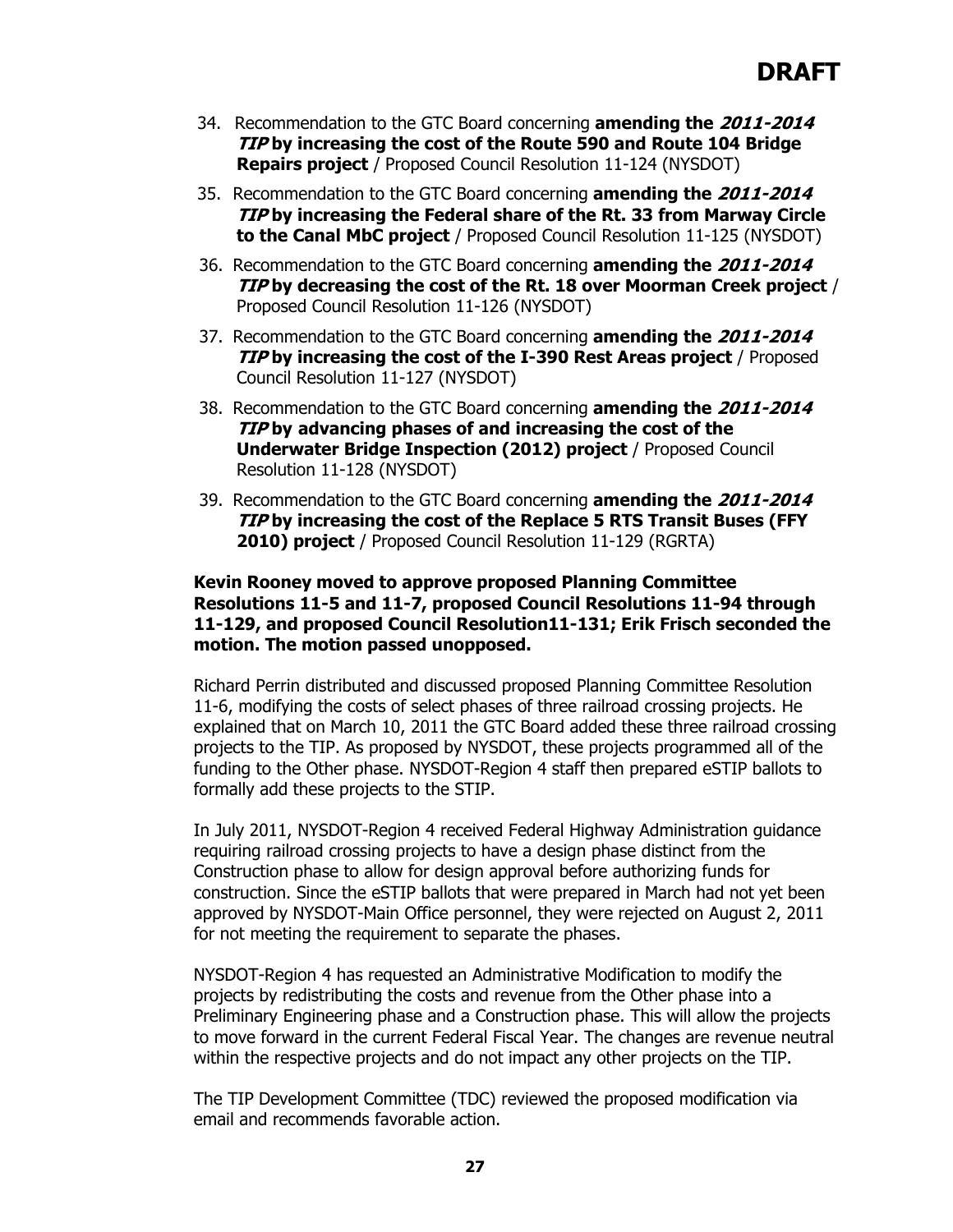#### **Scott Leathersich moved to approve proposed Planning Committee Resolution 11-6; David Cook seconded the motion. The motion passed unopposed.**

Richard Perrin distributed and discussed proposed Resolution 11-130. The resolution amends the FY 2011-2012 Unified Planning Work Program (FY 2011-2012 UPWP) by decreasing Federal Transit Administration (FTA) Section 5303 Metropolitan Planning Program (MPP) funds by \$892 and by deleting Task 9310.

The reduction in FTA MPP funds is necessary to account for the difference between the amount programmed in the FY 2011-2012 UPWP based on November 2010 estimates provided by NYSDOT and the statewide appropriation published in the Federal Register Vol. 76, No. 98 of Friday, May 20, 2011.

Per FTA Circular C 5010.1C, Grant Management Guidelines, Chapter I.6, the exact amount of FTA MPP funds appropriated must be programmed (i.e., there can be no over or under programming of FTA MPP funds). As a result of the difference between the NYSDOT estimate and the FTA apportionment, every Metropolitan Planning Organization (MPO) UPWP – including the GTC FY 2011-2012 UPWP – is overprogrammed. GTC staff is proposing that the \$892 reduction in FTA MPP funds from Grant NY-80-0020 be taken from UPWP Task 1600 – Program Reserve so that no existing projects will be impacted.

Richard explained that GTC manages the New York State Association of MPOs (NYSAMPO) staff training initiative, UPWP Task 9310. NYSAMPO has decided that additional funds are needed for NYSAMPO staff services to address statewide planning and collaboration needs, monitoring and review of the reauthorization of the federal surface transportation legislation, and facilitation of working group activities. These additional funds, in the amount of \$25,000, would come from Task 9310 – NYSMPO Staff Training, leaving this task with a balance of zero dollars. Accordingly, GTC staff is proposing that UPWP Task 9310 be deleted. This change would have no impact on GTC as these funds are not available for programming to GTC staff or member agencies.

## **Don Higgins moved to approve proposed Resolution 11-130; Kevin Rooney seconded the motion. The motion passed unopposed.**

## **7. Public Forum**

No one from the public spoke during the public forum.

Erik Frisch asked if any other member agencies or their municipalities are considering submitting an application for this round of the TIGER Discretionary Grant Program. Also, would there be any possibilities of getting an endorsement from the GTC Board. Mitchell Rowe noted that Seneca County submitted applications the past two years on behalf of Finger Lakes Railroad, but has not heard anything for this cycle. Kris Hughes noted that the City of Geneva is considering a project but that he does not have specifics. Ed Welsh noted that the State was not successful in the past and is not sure if NYSDOT will submit any applications this cycle.